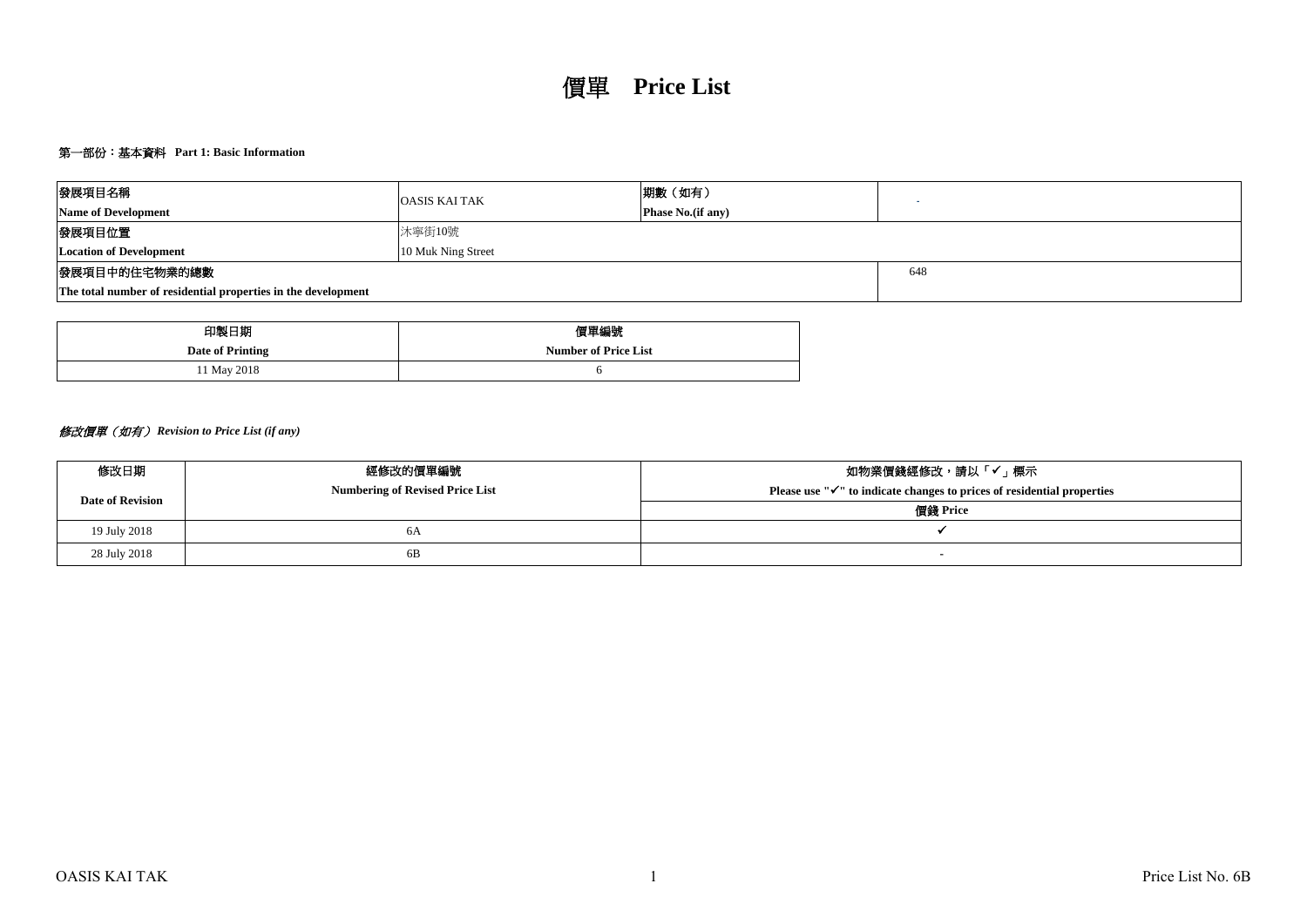**第二部份: 面積及售價資料**<br>Part 2: Information on Area and Price

| 物業的描述<br><b>Description of Residential</b> | <b>Property</b> |                                                                                 | 實用面積<br>(包括露台,工作平台及陽台 (如有))<br>平方米(平方呎)                                      | 售價 (元)                   | 實用面積<br>每平方米/呎售價<br>- 元, 每平方米<br>(元, 每平方呎)  |                                |                          |                          |                      | 平方米 (平方呎)<br>sq. metre (sq.ft.) | 其他指明項目的面積 (不計算入實用面積)<br>Area of other specified items (Not included in the Saleable Area) |                          |                  |                          |                          |
|--------------------------------------------|-----------------|---------------------------------------------------------------------------------|------------------------------------------------------------------------------|--------------------------|---------------------------------------------|--------------------------------|--------------------------|--------------------------|----------------------|---------------------------------|-------------------------------------------------------------------------------------------|--------------------------|------------------|--------------------------|--------------------------|
|                                            |                 |                                                                                 | Saleable Area<br>(including balcony, utility platform and                    | Price (\$)               | <b>Unit Rate of Saleable</b><br>Area        | 空調機房                           | 窗台                       | 閣樓                       | 平台                   | 花園                              | 停車位                                                                                       | 天台                       | 梯屋               | 前庭                       | 庭院                       |
| 大廈名稱<br><b>Block Name</b>                  | 樓層<br>Floor     | 單位<br>Unit                                                                      | verandah, if any)<br>sq. metre (sq.ft.)                                      |                          | \$ per sq. metre<br>\$per sq.ft.)           | Air-conditioning<br>plant room | Bay<br>window            | Cockloft                 | <b>Flat roof</b>     | Garden                          | Parking<br>space                                                                          | Roof                     | <b>Stairhood</b> | <b>Terrace</b>           | Yard                     |
|                                            | 35              | A#                                                                              | 74.041 (797)<br>露台 Balcony: 2.527 (27)<br>工作平台 Utility Platform: 0.000 (0)   | 27,982,000               | 377,926<br>(35,109)                         | $\sim$                         | $\sim$                   | $\sim$                   | $\sim$               | $\sim$ $\sim$                   | $\sim$                                                                                    | $\sim$                   | $\sim$           | $\overline{a}$           | $\sim$                   |
|                                            | 30              | A#                                                                              | 74.041 (797)<br>露台 Balcony: 2.527 (27)<br>工作平台 Utility Platform : 0.000 (0)  | 27,430,000               | 370,470<br>(34, 417)                        | $\sim$                         | $\overline{\phantom{a}}$ | $\sim$                   | $\overline{a}$       | $\overline{a}$                  | $\overline{\phantom{a}}$                                                                  | $\sim$                   | $\sim$           | $\overline{\phantom{a}}$ | $\sim$                   |
|                                            | 29              | A#                                                                              | 74.041 (797)<br>露台 Balcony: 2.527 (27)<br>工作平台 Utility Platform : $0.000(0)$ | 27,293,000               | 368,620<br>(34,245)                         | $\overline{a}$                 | $\overline{\phantom{a}}$ | $\sim$                   | μ.                   | μ.                              | $\overline{\phantom{a}}$                                                                  | $\overline{\phantom{a}}$ | ÷.               | $\overline{\phantom{a}}$ | $\overline{\phantom{a}}$ |
|                                            | 23              | A                                                                               | 74.041 (797)<br>露台 Balcony: 2.527 (27)<br>工作平台 Utility Platform: 0.000 (0)   | 26,489,000               | 357,761<br>(33, 236)                        | $\overline{a}$                 | ÷.                       | $\sim$                   | $\ldots$             | $\ldots$                        | $\ddot{\phantom{a}}$                                                                      | $\overline{\phantom{a}}$ | $\sim$           | ÷.                       | $\overline{\phantom{a}}$ |
|                                            | 22              | 74.041 (797)<br>露台 Balcony: 2.527 (27)<br>A<br>工作平台 Utility Platform: 0.000 (0) | 26,358,000                                                                   | 355,992<br>(33,072)      | $\sim$                                      | $\overline{a}$                 | $\sim$                   | $\sim$                   | $\sim$               | $\sim$                          | $\sim$                                                                                    | $\sim$                   | $\overline{a}$   | $\sim$                   |                          |
|                                            | 21              | $\mathbf{A}$                                                                    | 74.041 (797)<br>露台 Balcony: 2.527 (27)<br>工作平台 Utility Platform : 0.000 (0)  | 26,227,000               | 354,223<br>(32,907)                         | ÷.                             | $\sim$                   | $\sim$                   | μ.                   | Ξ.                              | $\sim$                                                                                    | ÷.                       | ÷.               | ÷.                       | $\overline{\phantom{a}}$ |
|                                            | 17              | $\mathbf{A}$                                                                    | 74.041 (797)<br>露台 Balcony: 2.527 (27)<br>工作平台 Utility Platform: 0.000 (0)   | 25,581,000               | 345,498<br>(32,097)                         | $\overline{a}$                 | ÷.                       | $\overline{\phantom{a}}$ | $\ddot{\phantom{a}}$ | $\sim$                          | $\ddot{\phantom{a}}$                                                                      | $\overline{\phantom{a}}$ | ÷.               | ÷.                       | $\overline{\phantom{a}}$ |
| Tower 1<br>第1座                             | 16              | $\mathbf{A}$                                                                    | 74.041 (797)<br>露台 Balcony: 2.527 (27)<br>工作平台 Utility Platform: 0.000 (0)   | 25,454,000               | 343,782<br>(31,937)                         | $\overline{a}$                 | $\overline{a}$           | $\sim$                   | $\overline{a}$       | $\sim$                          | $\sim$                                                                                    | $\sim$                   | $\sim$           | $\overline{a}$           | $\sim$                   |
|                                            | 15              | $A^*$                                                                           | 74.041 (797)<br>露台 Balcony: 2.527 (27)<br>工作平台 Utility Platform: 0.000 (0)   | 25,077,000<br>29,509,000 | 338,691<br>(31, 464)<br>398,549<br>(37,025) |                                | 44                       | ÷.                       | μ.                   |                                 | ÷.                                                                                        | $\overline{\phantom{a}}$ |                  | Ξ.                       |                          |
|                                            | 9               | A                                                                               | 74.041 (797)<br>露台 Balcony: 2.527 (27)<br>工作平台 Utility Platform : 0.000 (0)  | 24,582,000               | 332,005<br>(30, 843)                        | $\sim$                         | $\overline{\phantom{a}}$ | $\sim$                   | $\sim$               | $\sim$                          | $\overline{\phantom{a}}$                                                                  | $\overline{\phantom{a}}$ | $\sim$           | $\overline{a}$           | $\overline{\phantom{a}}$ |
|                                            | 8               | A                                                                               | 74.041 (797)<br>露台 Balcony: 2.527 (27)<br>工作平台 Utility Platform: 0.000 (0)   | 24,506,000               | 330,979<br>(30,748)                         | $\sim$                         | $\sim$                   | $\sim$                   | μ.                   | $\sim$                          | $\sim$                                                                                    | $\overline{\phantom{a}}$ | ÷.               | $\sim$                   | $\overline{\phantom{a}}$ |
|                                            | $7\phantom{.0}$ | $\mathbf{A}$                                                                    | 74.041 (797)<br>露台 Balcony: 2.527 (27)<br>工作平台 Utility Platform : 0.000 (0)  | 24,218,000               | 327,089<br>(30, 386)                        | 44                             | $\sim$                   | $\sim$                   | μ.                   | μ.                              | $\sim$                                                                                    | $\overline{\phantom{a}}$ | ÷.               | $\sim$                   | $\sim$                   |
|                                            | 36              | $\, {\bf B}$                                                                    | 64.856 (698)<br>露台 Balcony: 2.476 (27)<br>工作平台 Utility Platform: 0.000 (0)   | 22,517,000               | 347,185<br>(32,259)                         | $\overline{a}$                 | $\overline{\phantom{a}}$ | $\sim$                   | $\overline{a}$       | $\overline{\phantom{a}}$        | $\overline{\phantom{a}}$                                                                  | $\overline{\phantom{a}}$ | $\sim$           | $\overline{\phantom{a}}$ | $\overline{\phantom{a}}$ |
|                                            | 35              | $\, {\bf B}$                                                                    | 64.871 (698)<br>露台 Balcony: $2.476(27)$<br>工作平台 Utility Platform: 0.000 (0)  | 22,405,000               | 345,378<br>(32,099)                         | $\sim$                         | $\sim$                   | $\sim$                   | $\sim$               | $\sim$                          | $\sim$                                                                                    | $\overline{\phantom{a}}$ | $\sim$           | $\sim$                   | $\sim$                   |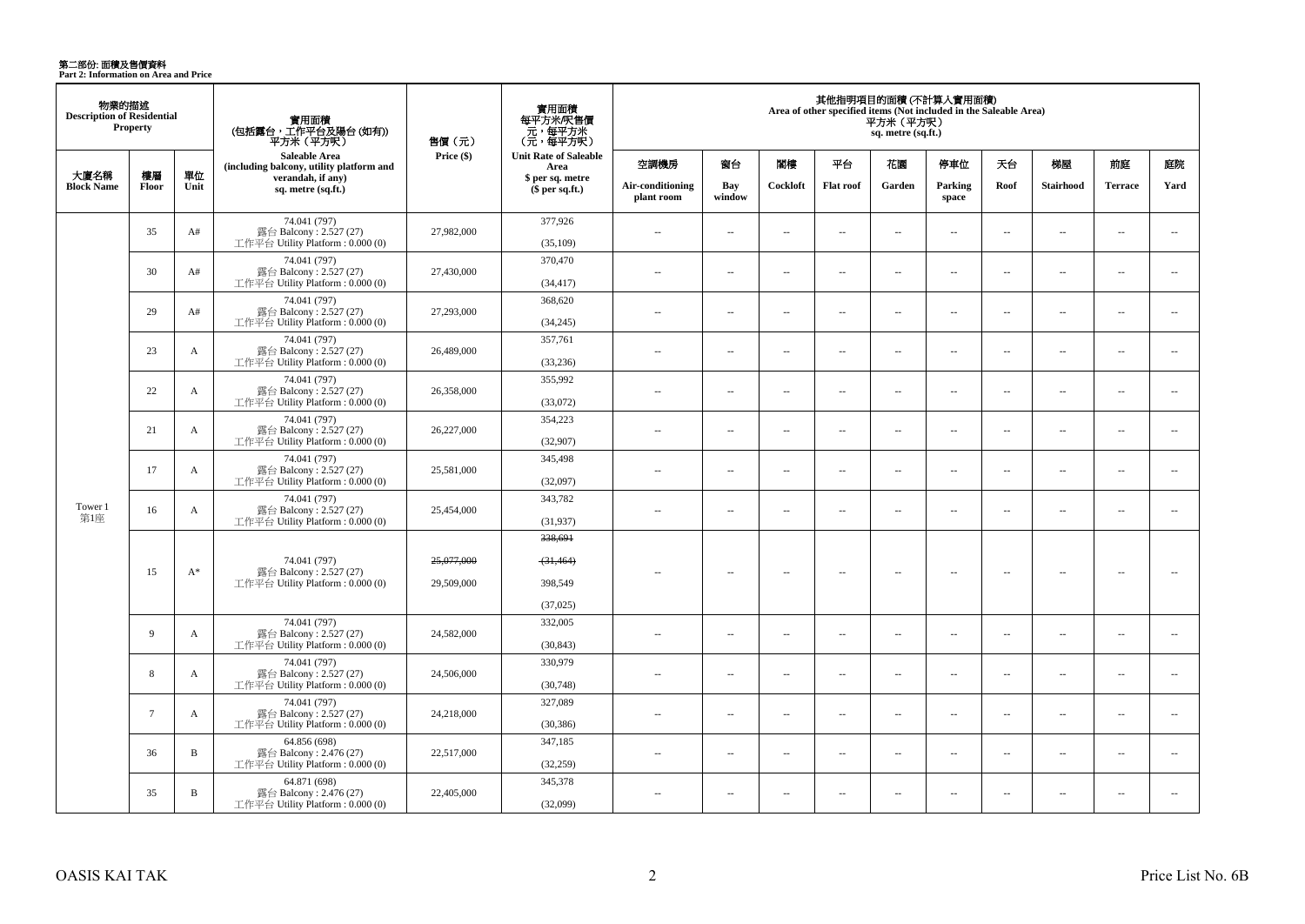| 物業的描述<br><b>Description of Residential</b> | Property               |                                                                            | 實用面積<br>(包括露台,工作平台及陽台(如有))<br>平方米(平方呎)                                     | 售價(元)                    | 實用面積<br>每平方米/呎售價<br>- 元, 每平方米<br>(元, 每平方呎)  |                          |                          |                          |                          | 平方米(平方呎)<br>sq. metre (sq.ft.) | 其他指明項目的面積 (不計算入實用面積)<br>Area of other specified items (Not included in the Saleable Area) |                                     |                                |                          |                          |                  |        |                  |      |           |                |      |
|--------------------------------------------|------------------------|----------------------------------------------------------------------------|----------------------------------------------------------------------------|--------------------------|---------------------------------------------|--------------------------|--------------------------|--------------------------|--------------------------|--------------------------------|-------------------------------------------------------------------------------------------|-------------------------------------|--------------------------------|--------------------------|--------------------------|------------------|--------|------------------|------|-----------|----------------|------|
|                                            |                        |                                                                            | Saleable Area<br>(including balcony, utility platform and                  | Price (\$)               | <b>Unit Rate of Saleable</b><br>Area        | 空調機房                     | 窗台                       | 閣樓                       | 平台                       | 花園                             | 停車位                                                                                       | 天台                                  | 梯屋                             | 前庭                       | 庭院                       |                  |        |                  |      |           |                |      |
| 大廈名稱<br><b>Block Name</b>                  | 樓層<br>Floor            | 單位<br>Unit                                                                 | verandah, if any)<br>sq. metre (sq.ft.)                                    |                          |                                             |                          |                          |                          |                          |                                |                                                                                           | \$ per sq. metre<br>$$$ per sq.ft.) | Air-conditioning<br>plant room | Bay<br>window            | Cockloft                 | <b>Flat</b> roof | Garden | Parking<br>space | Roof | Stairhood | <b>Terrace</b> | Yard |
|                                            | 33                     | $\, {\bf B}$                                                               | 64.871 (698)<br>露台 Balcony: 2.476 (27)<br>工作平台 Utility Platform: 0.000 (0) | 22,293,000               | 343,651<br>(31,938)                         | $\sim$                   | $\overline{\phantom{a}}$ | $\sim$                   | $\sim$                   | $\overline{a}$                 | $\sim$                                                                                    | $\sim$                              | $\overline{\phantom{a}}$       | $\sim$                   | $\overline{\phantom{a}}$ |                  |        |                  |      |           |                |      |
|                                            | 30                     | $\, {\bf B}$                                                               | 64.871 (698)<br>露台 Balcony: 2.476 (27)<br>工作平台 Utility Platform: 0.000 (0) | 21,962,000               | 338,549<br>(31, 464)                        | $\sim$                   | $\overline{\phantom{a}}$ | $\sim$                   | $\sim$                   | $\overline{\phantom{a}}$       | $\sim$                                                                                    | $\overline{\phantom{a}}$            | $\overline{\phantom{a}}$       | $\sim$                   | $\overline{\phantom{a}}$ |                  |        |                  |      |           |                |      |
|                                            | 29                     | $\, {\bf B}$                                                               | 64.871 (698)<br>露台 Balcony: 2.476 (27)<br>工作平台 Utility Platform: 0.000 (0) | 21,852,000               | 336,853<br>(31, 307)                        | $\sim$                   | $\sim$                   | $\sim$                   | $\sim$                   | $\sim$ $\sim$                  | $\sim$                                                                                    | $\overline{\phantom{a}}$            | $\sim$                         | $\sim$                   | $\sim$                   |                  |        |                  |      |           |                |      |
|                                            | 23                     | $\, {\bf B}$                                                               | 64.871 (698)<br>露台 Balcony: 2.476 (27)<br>工作平台 Utility Platform: 0.000 (0) | 21,210,000               | 326,957<br>(30, 387)                        | 44                       | $\overline{\phantom{a}}$ | $\sim$                   | μ.                       | $\overline{\phantom{a}}$       | $\sim$                                                                                    | $\overline{\phantom{a}}$            | $\overline{\phantom{a}}$       | $\ddot{\phantom{a}}$     | $\sim$                   |                  |        |                  |      |           |                |      |
|                                            | 22                     | $\, {\bf B}$                                                               | 64.871 (698)<br>露台 Balcony: 2.476 (27)<br>工作平台 Utility Platform: 0.000 (0) | 21,104,000               | 325,323<br>(30, 235)                        | $\overline{\phantom{a}}$ | $\overline{\phantom{a}}$ | $\sim$                   | $\overline{\phantom{a}}$ | $\overline{\phantom{a}}$       | $\overline{\phantom{a}}$                                                                  | $\sim$                              | $\overline{\phantom{a}}$       | $\overline{\phantom{a}}$ | $\overline{\phantom{a}}$ |                  |        |                  |      |           |                |      |
| Tower 1                                    | 21                     | $\, {\bf B}$                                                               | 64.871 (698)<br>露台 Balcony: 2.476 (27)<br>工作平台 Utility Platform: 0.000 (0) | 20,999,000<br>23,475,000 | 323,704<br>(30,085)<br>361,872<br>(33, 632) |                          | $\sim$                   | $\overline{\phantom{a}}$ | $\sim$                   | $\sim$                         | $\sim$                                                                                    | $\overline{\phantom{a}}$            | $\overline{a}$                 | $\sim$                   |                          |                  |        |                  |      |           |                |      |
|                                            | 17                     | $\mathbf{B}^*$                                                             | 64.871 (698)<br>露台 Balcony: 2.476 (27)<br>工作平台 Utility Platform: 0.000 (0) | 20,482,000               | 315,734<br>(29, 344)                        | $\sim$                   | $\sim$                   | $\sim$                   | $\sim$                   | $\sim$ $\sim$                  | $\overline{\phantom{a}}$                                                                  | $\overline{\phantom{a}}$            | $\overline{\phantom{a}}$       | $\overline{\phantom{a}}$ | $\sim$                   |                  |        |                  |      |           |                |      |
| 第1座                                        | 16                     | $\, {\bf B}$                                                               | 64.871 (698)<br>露台 Balcony: 2.476 (27)<br>工作平台 Utility Platform: 0.000 (0) | 20,381,000               | 314,177<br>(29, 199)                        | ÷.                       | μ.                       | $\sim$                   | μ.                       | $\sim$                         | $\sim$                                                                                    | $\overline{\phantom{a}}$            | Ξ.                             | $\ddot{\phantom{a}}$     | $\sim$                   |                  |        |                  |      |           |                |      |
|                                            | 15                     | $\, {\bf B}$                                                               | 64.871 (698)<br>露台 Balcony: 2.476 (27)<br>工作平台 Utility Platform: 0.000 (0) | 20,278,000               | 312,590<br>(29,052)                         | $\overline{\phantom{a}}$ | $\overline{\phantom{a}}$ | $\sim$                   | $\overline{\phantom{a}}$ | $\overline{\phantom{a}}$       | $\sim$                                                                                    | $\overline{\phantom{a}}$            | $\overline{\phantom{a}}$       | $\ddot{\phantom{a}}$     | $\overline{\phantom{a}}$ |                  |        |                  |      |           |                |      |
|                                            | 9                      | $B^*$                                                                      | 64.871 (698)<br>露台 Balcony: 2.476 (27)<br>工作平台 Utility Platform: 0.000 (0) | 19,878,000               | 306,424<br>(28, 479)                        | ÷.                       | $\overline{\phantom{a}}$ | $\sim$                   | μ.                       | $\sim$                         | $\sim$                                                                                    | $\overline{\phantom{a}}$            | Ξ.                             | $\ddot{\phantom{a}}$     | $\overline{\phantom{a}}$ |                  |        |                  |      |           |                |      |
|                                            | 8                      | B                                                                          | 64.871 (698)<br>露台 Balcony: 2.476 (27)<br>工作平台 Utility Platform: 0.000 (0) | 19,817,000               | 305,483<br>(28, 391)                        | $\overline{\phantom{a}}$ | $\overline{\phantom{a}}$ | $\sim$                   | μ.                       | $\overline{\phantom{a}}$       | $\sim$                                                                                    | $\overline{\phantom{a}}$            | $\overline{\phantom{a}}$       | $\sim$                   | $\overline{\phantom{a}}$ |                  |        |                  |      |           |                |      |
|                                            | $\tau$<br>$\, {\bf B}$ | 64.871 (698)<br>露台 Balcony: 2.476 (27)<br>工作平台 Utility Platform: 0.000 (0) | 19,583,000                                                                 | 301,876<br>(28,056)      | $\sim$                                      | $\sim$                   | $\sim$                   | $\sim$                   | $\sim$ $\sim$            | $\sim$                         | $\overline{\phantom{a}}$                                                                  | $\sim$                              | $\sim$                         | $\sim$                   |                          |                  |        |                  |      |           |                |      |
|                                            | 36                     | $\mathcal{C}$                                                              | 27.358 (294)<br>露台 Balcony: 2.000 (22)<br>工作平台 Utility Platform: 0.000 (0) | 9,012,000                | 329,410<br>(30, 653)                        | ÷.                       | $\overline{\phantom{a}}$ | $\sim$                   | μ.                       | $\overline{\phantom{a}}$       | $\sim$                                                                                    | $\overline{\phantom{a}}$            | Ξ.                             | $\ddot{\phantom{a}}$     | $\sim$                   |                  |        |                  |      |           |                |      |
|                                            | 35                     | $\mathsf{C}$                                                               | 27.358 (294)<br>露台 Balcony: 2.000 (22)<br>工作平台 Utility Platform: 0.000 (0) | 8,985,000                | 328,423<br>(30, 561)                        | $\sim$                   | $\sim$                   | $\sim$                   | $\sim$                   | $\sim$ $\sim$                  | $\overline{\phantom{a}}$                                                                  | $\overline{\phantom{a}}$            | $\overline{\phantom{a}}$       | $\overline{\phantom{a}}$ | $\sim$                   |                  |        |                  |      |           |                |      |
|                                            | 30                     | $\mathsf{C}$                                                               | 27.358 (294)<br>露台 Balcony: 2.000 (22)<br>工作平台 Utility Platform: 0.000 (0) | 8,875,000                | 324,402<br>(30, 187)                        | $\overline{\phantom{a}}$ | $\overline{\phantom{a}}$ | $\overline{\phantom{a}}$ | $\overline{a}$           | $\overline{\phantom{a}}$       | $\sim$                                                                                    | $\overline{\phantom{a}}$            | $\overline{\phantom{a}}$       | $\overline{a}$           | $\sim$                   |                  |        |                  |      |           |                |      |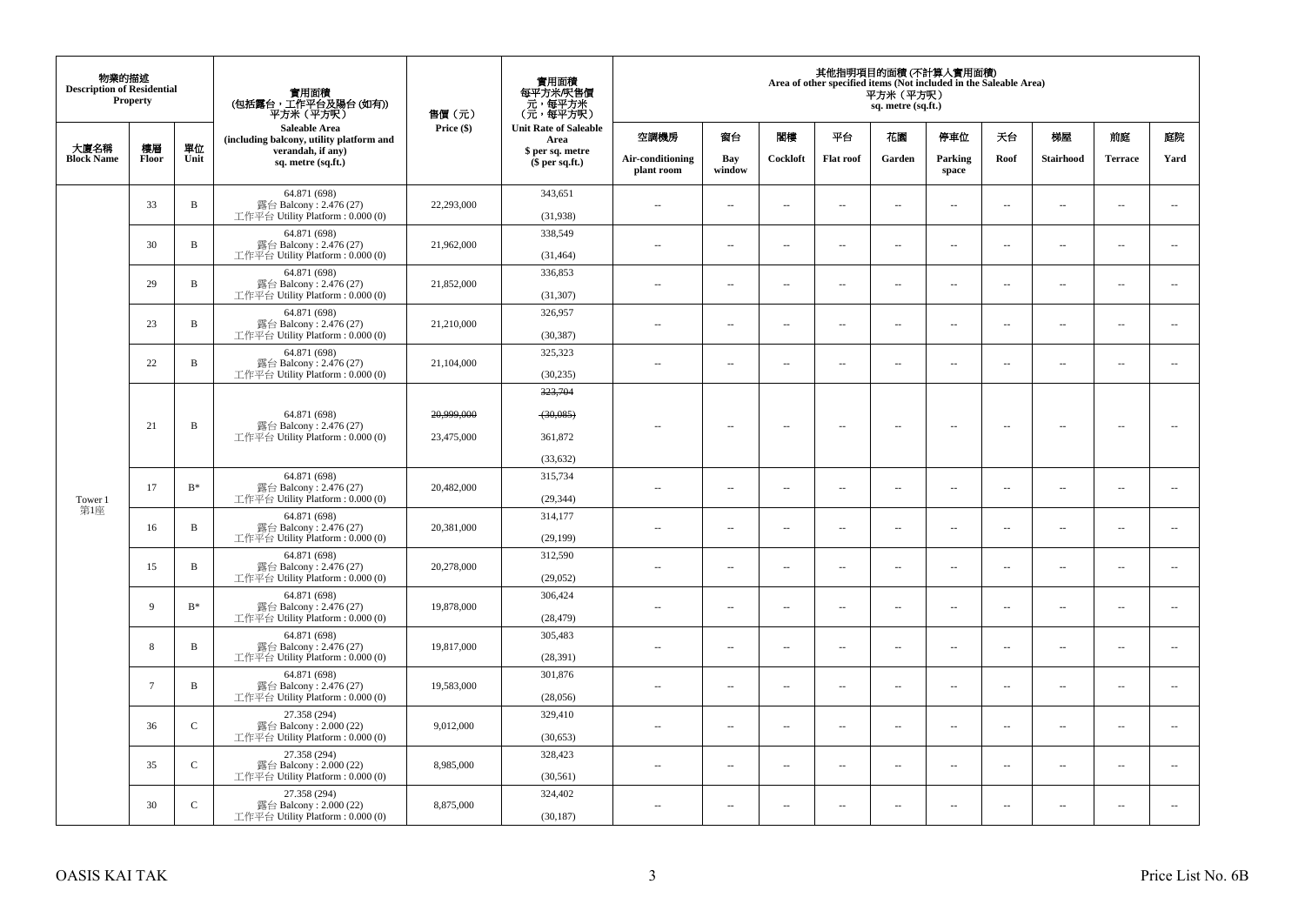| 物業的描述<br><b>Description of Residential</b> | <b>Property</b>    |              | 實用面積<br>(包括露台,工作平台及陽台(如有))<br>平方米 (平方呎)                                    | 售價(元)      | 實用面積<br>每平方米/呎售價<br>- 元, 每平方米<br>(元, 每平方呎) |                          |                          |                          |                                     | 平方米(平方呎)<br>sq. metre (sq.ft.) | 其他指明項目的面積 (不計算入實用面積)<br>Area of other specified items (Not included in the Saleable Area) |                          |                          |                          |                          |      |                  |                |      |
|--------------------------------------------|--------------------|--------------|----------------------------------------------------------------------------|------------|--------------------------------------------|--------------------------|--------------------------|--------------------------|-------------------------------------|--------------------------------|-------------------------------------------------------------------------------------------|--------------------------|--------------------------|--------------------------|--------------------------|------|------------------|----------------|------|
|                                            |                    |              | Saleable Area<br>(including balcony, utility platform and                  | Price (\$) | <b>Unit Rate of Saleable</b><br>Area       | 空調機房                     | 窗台                       | 閣樓                       | 平台                                  | 花園                             | 停車位                                                                                       | 天台                       | 梯屋                       | 前庭                       | 庭院                       |      |                  |                |      |
| 大廈名稱<br><b>Block Name</b>                  | 樓層<br><b>Floor</b> | 單位<br>Unit   | verandah, if any)<br>sq. metre (sq.ft.)                                    |            |                                            |                          |                          |                          | \$ per sq. metre<br>$$$ per sq.ft.) | Air-conditioning<br>plant room | Bay<br>window                                                                             | Cockloft                 | <b>Flat roof</b>         | Garden                   | Parking<br>${\bf space}$ | Roof | <b>Stairhood</b> | <b>Terrace</b> | Yard |
|                                            | 29                 | $\mathsf{C}$ | 27.358 (294)<br>露台 Balcony: 2.000 (22)<br>工作平台 Utility Platform: 0.000 (0) | 8,847,000  | 323,379<br>(30,092)                        | $\sim$                   | $\sim$                   | $\sim$                   | $\sim$                              | $\sim$                         | $\sim$                                                                                    | $\sim$                   | $\sim$                   | $\sim$                   | $\sim$                   |      |                  |                |      |
|                                            |                    |              |                                                                            |            | 318,115                                    |                          |                          |                          |                                     |                                |                                                                                           |                          |                          |                          |                          |      |                  |                |      |
|                                            | 25                 | $\mathsf C$  | 27.358 (294)<br>露台 Balcony: 2.000 (22)                                     | 8,703,000  | (29, 602)                                  |                          | $\overline{a}$           | 4                        | $\overline{\phantom{a}}$            | $\overline{\phantom{a}}$       | 4                                                                                         | $\overline{\phantom{a}}$ | 44                       | $\sim$                   | $\sim$                   |      |                  |                |      |
|                                            |                    |              | 工作平台 Utility Platform: 0.000 (0)                                           | 10,058,000 | 367,644                                    |                          |                          |                          |                                     |                                |                                                                                           |                          |                          |                          |                          |      |                  |                |      |
|                                            |                    |              |                                                                            |            | (34,211)                                   |                          |                          |                          |                                     |                                |                                                                                           |                          |                          |                          |                          |      |                  |                |      |
|                                            | 23                 | $\mathsf{C}$ | 27.358 (294)<br>露台 Balcony: 2.000 (22)                                     | 8,690,000  | 317,640                                    | $\sim$                   | $\overline{\phantom{a}}$ | $\sim$                   | $\overline{\phantom{a}}$            | $\sim$                         | $\sim$                                                                                    | $\overline{\phantom{a}}$ | $\overline{\phantom{a}}$ | $\bar{a}$                | $\sim$                   |      |                  |                |      |
|                                            |                    |              | 工作平台 Utility Platform: 0.000 (0)                                           |            | (29, 558)                                  |                          |                          |                          |                                     |                                |                                                                                           |                          |                          |                          |                          |      |                  |                |      |
|                                            | 22                 | $\mathsf{C}$ | 27.358 (294)<br>露台 Balcony: 2.000 (22)                                     | 8,681,000  | 317,311                                    | $\sim$                   | $\sim$                   | $\sim$                   | $\sim$                              | $\sim$                         | $\sim$                                                                                    | $\ddotsc$                | $\sim$                   | $\sim$                   | $\ddotsc$                |      |                  |                |      |
|                                            |                    |              | 工作平台 Utility Platform: 0.000 (0)                                           |            | (29, 527)                                  |                          |                          |                          |                                     |                                |                                                                                           |                          |                          |                          |                          |      |                  |                |      |
|                                            | 21                 | $\mathsf{C}$ | 27.358 (294)<br>露台 Balcony: 2.000 (22)<br>工作平台 Utility Platform: 0.000 (0) | 8,671,000  | 316,946<br>(29, 493)                       | ц,                       | $\overline{\phantom{a}}$ | $\sim$                   | $\overline{\phantom{a}}$            | $\overline{\phantom{a}}$       | $\sim$                                                                                    | $\overline{\phantom{a}}$ | $\overline{\phantom{a}}$ | $\sim$                   | $\sim$                   |      |                  |                |      |
|                                            |                    |              | 27.358 (294)                                                               |            | 313,766                                    |                          |                          |                          |                                     |                                |                                                                                           |                          |                          |                          |                          |      |                  |                |      |
|                                            | 17                 | $\mathsf{C}$ | 露台 Balcony: 2.000 (22)<br>工作平台 Utility Platform: 0.000 (0)                 | 8,584,000  | (29, 197)                                  | $\sim$                   | $\overline{\phantom{a}}$ | $\sim$                   | $\overline{\phantom{a}}$            | $\overline{\phantom{a}}$       | $\sim$                                                                                    | $\sim$                   | $\overline{\phantom{a}}$ | $\overline{\phantom{a}}$ | $\sim$                   |      |                  |                |      |
|                                            | 16                 | $\mathsf{C}$ | 27.358 (294)<br>露台 Balcony: 2.000 (22)                                     | 8,573,000  | 313,364                                    | ×.                       | $\sim$                   | $\sim$                   | $\sim$                              | $\sim$                         | $\sim$                                                                                    | $\sim$                   | $\sim$                   | <b>A</b>                 | $\sim$                   |      |                  |                |      |
| Tower 1                                    |                    |              | 工作平台 Utility Platform: 0.000 (0)                                           |            | (29,160)                                   |                          |                          |                          |                                     |                                |                                                                                           |                          |                          |                          |                          |      |                  |                |      |
| 第1座                                        | 15                 | $\mathbf{C}$ | 27.358 (294)<br>露台 Balcony: 2.000 (22)<br>工作平台 Utility Platform: 0.000 (0) | 8,565,000  | 313,071<br>(29, 133)                       | $\sim$                   | $\overline{\phantom{a}}$ | $\sim$                   | $\overline{\phantom{a}}$            | $\overline{\phantom{a}}$       | $\sim$                                                                                    | $\overline{\phantom{a}}$ | $\sim$                   | $\sim$                   | $\sim$                   |      |                  |                |      |
|                                            |                    |              | 27.358 (294)                                                               |            | 311,536                                    |                          |                          |                          |                                     |                                |                                                                                           |                          |                          |                          |                          |      |                  |                |      |
|                                            | 9                  | $\mathsf{C}$ | 露台 Balcony: 2.000 (22)<br>工作平台 Utility Platform: 0.000 (0)                 | 8,523,000  | (28,990)                                   | $\overline{\phantom{a}}$ | $\overline{\phantom{a}}$ | $\sim$                   | $\overline{\phantom{a}}$            | $\overline{\phantom{a}}$       | $\sim$                                                                                    | $\overline{\phantom{a}}$ | $\overline{\phantom{a}}$ | $\sim$                   | $\overline{\phantom{a}}$ |      |                  |                |      |
|                                            |                    |              | 27.358 (294)                                                               |            | 311,207                                    |                          |                          |                          |                                     |                                |                                                                                           |                          |                          |                          |                          |      |                  |                |      |
|                                            | 8                  | $\mathbf{C}$ | 露台 Balcony: 2.000 (22)<br>工作平台 Utility Platform: 0.000 (0)                 | 8,514,000  | (28,959)                                   | ÷.                       | $\overline{\phantom{a}}$ | $\sim$                   | $\sim$                              | $\overline{a}$                 | $\sim$                                                                                    | $\overline{\phantom{a}}$ | $\overline{\phantom{a}}$ | $\sim$                   | $\sim$                   |      |                  |                |      |
|                                            |                    | $\mathbf{C}$ | 27.358 (294)                                                               |            | 309,672                                    |                          |                          |                          |                                     |                                |                                                                                           |                          |                          |                          |                          |      |                  |                |      |
|                                            | $7\phantom{.0}$    |              | 露台 Balcony: 2.000 (22)<br>工作平台 Utility Platform: 0.000 (0)                 | 8,472,000  | (28, 816)                                  | $\sim$                   | $\overline{\phantom{a}}$ | $\sim$                   | $\overline{\phantom{a}}$            | $\overline{\phantom{a}}$       | $\sim$                                                                                    | $\overline{\phantom{a}}$ | $\overline{\phantom{a}}$ | $\sim$                   | $\overline{\phantom{a}}$ |      |                  |                |      |
|                                            | 36                 | D            | 45.137 (486)<br>露台 Balcony: 2.000 (22)                                     | 14,423,000 | 319,538                                    | $\sim$                   | $\sim$                   | $\sim$                   | $\sim$                              | $\sim$                         | $\sim$                                                                                    | $\sim$                   | $\sim$                   | $\sim$                   | $\sim$                   |      |                  |                |      |
|                                            |                    |              | 工作平台 Utility Platform: 0.000 (0)                                           |            | (29, 677)                                  |                          |                          |                          |                                     |                                |                                                                                           |                          |                          |                          |                          |      |                  |                |      |
|                                            | 35                 | D            | 45.137 (486)<br>露台 Balcony: 2.000 (22)                                     | 14,366,000 | 318,275                                    |                          | $\overline{\phantom{a}}$ | $\sim$                   | $\sim$                              | $\overline{\phantom{a}}$       | $\sim$                                                                                    | $\overline{\phantom{a}}$ | $\overline{\phantom{a}}$ | $\bar{a}$                | $\sim$                   |      |                  |                |      |
|                                            |                    |              | 工作平台 Utility Platform: 0.000 (0)                                           |            | (29, 560)                                  |                          |                          |                          |                                     |                                |                                                                                           |                          |                          |                          |                          |      |                  |                |      |
|                                            | 30                 | D            | 45.137 (486)<br>露台 Balcony: 2.000 (22)                                     | 14,138,000 | 313,224                                    | $\sim$                   | $\sim$                   | $\sim$                   | $\sim$                              | $\sim$                         | $\sim$                                                                                    | $\sim$                   | $\overline{\phantom{a}}$ | $\overline{\phantom{a}}$ | $\sim$                   |      |                  |                |      |
|                                            |                    |              | 工作平台 Utility Platform: 0.000 (0)                                           |            | (29,091)                                   |                          |                          |                          |                                     |                                |                                                                                           |                          |                          |                          |                          |      |                  |                |      |
|                                            | 29                 | $\mathbf D$  | 45.137 (486)<br>露台 Balcony: 2.000 (22)                                     | 14,082,000 | 311,984                                    | $\sim$                   | $\overline{\phantom{a}}$ | $\overline{\phantom{a}}$ | $\overline{\phantom{a}}$            | --                             | $\sim$                                                                                    | $\overline{\phantom{a}}$ | $\overline{\phantom{a}}$ | $\sim$                   | $\sim$                   |      |                  |                |      |
|                                            |                    |              | 工作平台 Utility Platform: 0.000 (0)                                           |            | (28,975)                                   |                          |                          |                          |                                     |                                |                                                                                           |                          |                          |                          |                          |      |                  |                |      |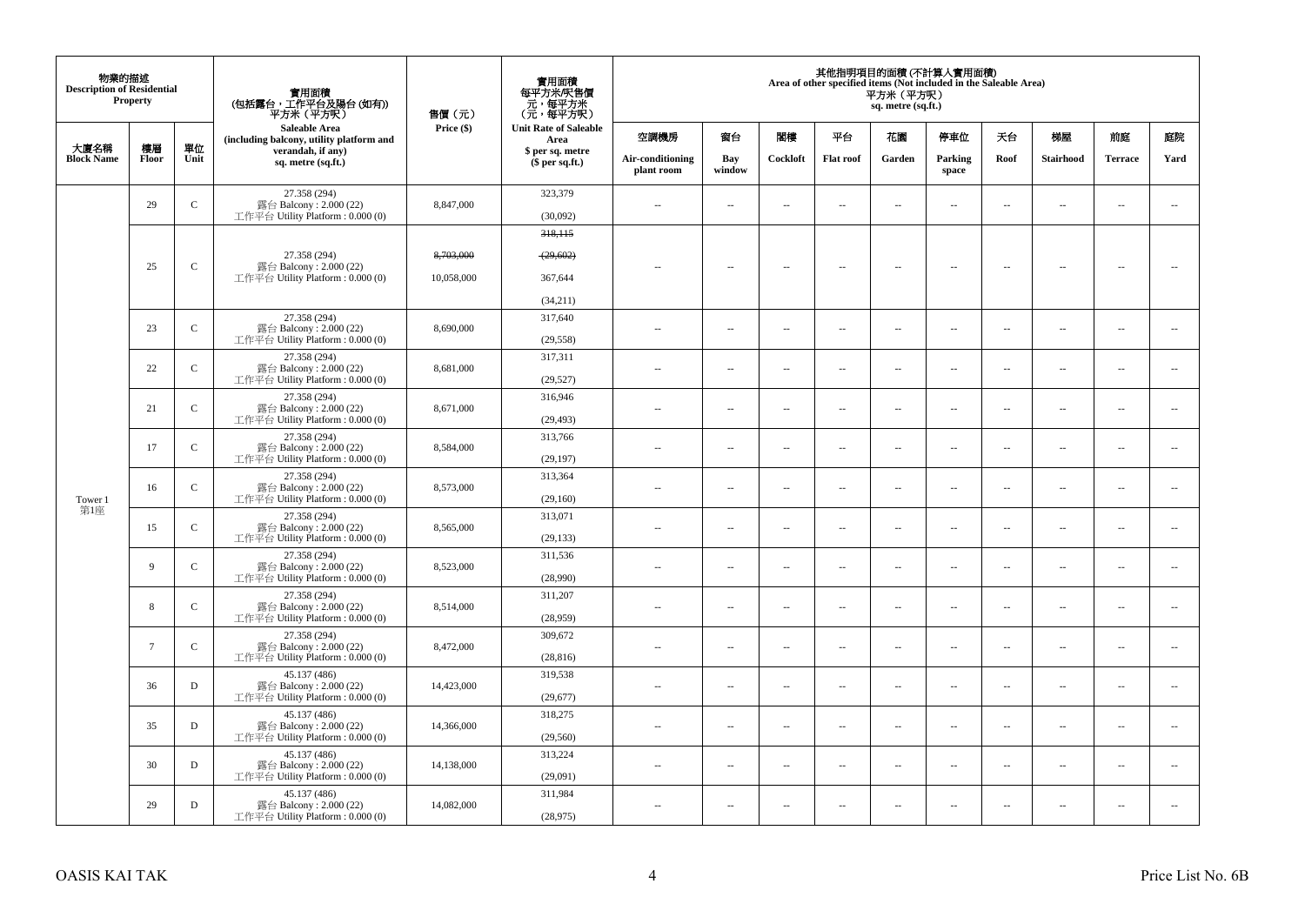| 物業的描述<br><b>Description of Residential</b> | <b>Property</b> |                                    | 實用面積<br>(包括露台,工作平台及陽台(如有))<br>平方米(平方呎)                       | 售價(元)      | 實用面積<br>每平方米/呎售價<br>ー・カバント<br>(元・每平方米)<br>(元・每平方呎) |                                |                          |                          |                          | 平方米 (平方呎)<br>sq. metre (sq.ft.) | 其他指明項目的面積 (不計算入實用面積)<br>Area of other specified items (Not included in the Saleable Area) |                          |                          |                          |                          |
|--------------------------------------------|-----------------|------------------------------------|--------------------------------------------------------------|------------|----------------------------------------------------|--------------------------------|--------------------------|--------------------------|--------------------------|---------------------------------|-------------------------------------------------------------------------------------------|--------------------------|--------------------------|--------------------------|--------------------------|
|                                            |                 |                                    | Saleable Area<br>(including balcony, utility platform and    | Price (\$) | <b>Unit Rate of Saleable</b><br>Area               | 空調機房                           | 窗台                       | 関樓                       | 平台                       | 花園                              | 停車位                                                                                       | 夭台                       | 梯屋                       | 前庭                       | 庭院                       |
| 大廈名稱<br><b>Block Name</b>                  | 樓層<br>Floor     | 單位<br>Unit                         | verandah, if any)<br>sq. metre (sq.ft.)                      |            | \$ per sq. metre<br>$$$ per sq.ft.)                | Air-conditioning<br>plant room | Bay<br>window            | Cockloft                 | <b>Flat roof</b>         | Garden                          | Parking<br>space                                                                          | Roof                     | Stairhood                | <b>Terrace</b>           | Yard                     |
|                                            |                 |                                    |                                                              |            | 305,824                                            |                                |                          |                          |                          |                                 |                                                                                           |                          |                          |                          |                          |
|                                            |                 |                                    | 45.137 (486)                                                 | 13,804,000 | (28, 403)                                          |                                |                          |                          |                          |                                 |                                                                                           |                          |                          |                          |                          |
|                                            | 25              | $D^*$                              | 露台 Balcony: 2.000 (22)<br>工作平台 Utility Platform : $0.000(0)$ | 16,050,000 | 355,584                                            | $\sim$ $-$                     | $\overline{\phantom{a}}$ | $\overline{\phantom{a}}$ | $\overline{\phantom{a}}$ | $\overline{\phantom{a}}$        | $\overline{\phantom{a}}$                                                                  | $\overline{\phantom{a}}$ | $\overline{\phantom{a}}$ | $\overline{\phantom{a}}$ | $\overline{\phantom{a}}$ |
|                                            |                 |                                    |                                                              |            | (33,025)                                           |                                |                          |                          |                          |                                 |                                                                                           |                          |                          |                          |                          |
|                                            |                 |                                    | 45.137 (486)                                                 |            | 304,606                                            |                                |                          |                          |                          |                                 |                                                                                           |                          |                          |                          |                          |
|                                            | 23              | D                                  | 露台 Balcony: 2.000 (22)<br>工作平台 Utility Platform : $0.000(0)$ | 13,749,000 | (28, 290)                                          | $\sim$                         | $\sim$                   | $\sim$                   | $\sim$                   | μ.                              | $\sim$                                                                                    | $\overline{\phantom{a}}$ | $\overline{\phantom{a}}$ | $\bar{a}$                | $\overline{\phantom{a}}$ |
|                                            | 22              | D                                  | 45.137 (486)<br>露台 Balcony: 2.000 (22)                       | 13,720,000 | 303,963                                            |                                |                          |                          |                          |                                 |                                                                                           |                          |                          |                          |                          |
|                                            |                 | 工作平台 Utility Platform : $0.000(0)$ |                                                              | (28, 230)  | $\sim$                                             | $\sim$                         | $\sim$                   | $\ldots$                 | $\overline{\phantom{a}}$ | $\sim$                          | $\overline{\phantom{a}}$                                                                  | $\overline{\phantom{a}}$ | $\sim$                   | $\overline{\phantom{a}}$ |                          |
|                                            | 21              | D                                  | 45.137 (486)<br>露台 Balcony: 2.000 (22)                       | 13,691,000 | 303,321                                            | $\sim$                         | $\sim$                   | $\sim$                   | $\overline{\phantom{a}}$ | $\overline{\phantom{a}}$        | $\overline{\phantom{a}}$                                                                  | $\overline{\phantom{a}}$ | $\overline{\phantom{a}}$ | $\sim$                   | $\sim$                   |
|                                            |                 |                                    | 工作平台 Utility Platform : $0.000(0)$                           |            | (28, 171)                                          |                                |                          |                          |                          |                                 |                                                                                           |                          |                          |                          |                          |
|                                            | 17              | D                                  | 45.137 (486)<br>露台 Balcony: 2.000 (22)                       | 13,522,000 | 299,577                                            | $\sim$                         | $\sim$                   | $\sim$                   | $\overline{\phantom{a}}$ | $\sim$                          | $\overline{\phantom{a}}$                                                                  | $\overline{\phantom{a}}$ | $\overline{\phantom{a}}$ | $\sim$                   | $\sim$                   |
|                                            |                 |                                    | 工作平台 Utility Platform: 0.000 (0)                             |            | (27, 823)                                          |                                |                          |                          |                          |                                 |                                                                                           |                          |                          |                          |                          |
|                                            | 16              | $D^*$                              | 45.137 (486)<br>露台 Balcony: 2.000 (22)                       | 13,492,000 | 298,912                                            | $\sim$                         | $\sim$                   | $\sim$                   | $\sim$                   | $\overline{\phantom{a}}$        | $\sim$                                                                                    | $\overline{\phantom{a}}$ | $\overline{\phantom{a}}$ | $\sim$                   | $\overline{\phantom{a}}$ |
|                                            |                 |                                    | 工作平台 Utility Platform : $0.000(0)$                           |            | (27,761)                                           |                                |                          |                          |                          |                                 |                                                                                           |                          |                          |                          |                          |
| Tower 1                                    | 15              | D                                  | 45.137 (486)<br>露台 Balcony: 2.000 (22)                       | 13,464,000 | 298,292                                            | $\sim$                         | $\sim$                   | $\sim$                   | $\ldots$                 | $\ldots$                        | $\sim$                                                                                    | $\overline{\phantom{a}}$ | $\overline{\phantom{a}}$ | $\sim$                   | $\overline{\phantom{a}}$ |
| 第1座                                        |                 |                                    | 工作平台 Utility Platform : $0.000(0)$                           |            | (27,704)                                           |                                |                          |                          |                          |                                 |                                                                                           |                          |                          |                          |                          |
|                                            | 9               | $D^*$                              | 45.137 (486)<br>露台 Balcony: 2.000 (22)                       | 13,348,000 | 295,722                                            | $\sim$                         | $\overline{\phantom{a}}$ | $\sim$                   | $\ldots$                 | $\ldots$                        | $\sim$                                                                                    | $\overline{\phantom{a}}$ | $\overline{\phantom{a}}$ | $\sim$                   | $\overline{\phantom{a}}$ |
|                                            |                 |                                    | 工作平台 Utility Platform: 0.000 (0)                             |            | (27, 465)                                          |                                |                          |                          |                          |                                 |                                                                                           |                          |                          |                          |                          |
|                                            | 8               | D                                  | 45.137 (486)<br>露台 Balcony: 2.000 (22)                       | 13,320,000 | 295,102                                            | $\sim$                         | $\sim$                   | $\sim$                   | $\overline{\phantom{a}}$ | $\sim$                          | $\sim$                                                                                    | $\overline{\phantom{a}}$ | $\overline{\phantom{a}}$ | $\sim$                   | $\overline{\phantom{a}}$ |
|                                            |                 |                                    | 工作平台 Utility Platform : $0.000(0)$                           |            | (27, 407)<br>293,285                               |                                |                          |                          |                          |                                 |                                                                                           |                          |                          |                          |                          |
|                                            |                 |                                    |                                                              |            |                                                    |                                |                          |                          |                          |                                 |                                                                                           |                          |                          |                          |                          |
|                                            | $7\overline{ }$ | D                                  | 45.137 (486)<br>露台 Balcony: 2.000 (22)                       | 13,238,000 | (27, 239)                                          | $-$                            | $\overline{\phantom{a}}$ | $\sim$                   | $\overline{\phantom{a}}$ | $\overline{\phantom{a}}$        | $\sim$                                                                                    | $\sim$                   | $\overline{\phantom{a}}$ | $\sim$                   | $\sim$                   |
|                                            |                 |                                    | 工作平台 Utility Platform : $0.000(0)$                           | 15,600,000 | 345,614                                            |                                |                          |                          |                          |                                 |                                                                                           |                          |                          |                          |                          |
|                                            |                 |                                    |                                                              |            | (32,099)                                           |                                |                          |                          |                          |                                 |                                                                                           |                          |                          |                          |                          |
|                                            |                 |                                    |                                                              |            | 335,535                                            |                                |                          |                          |                          |                                 |                                                                                           |                          |                          |                          |                          |
|                                            | 36              | E                                  | 33.466 (360)<br>露台 Balcony: 2.000 (22)                       | 11,229,000 | (31, 192)                                          | $\sim$                         | $\sim$                   | $\sim$                   | $\overline{\phantom{a}}$ | $\overline{\phantom{a}}$        | $\sim$                                                                                    | $\overline{\phantom{a}}$ | $\overline{\phantom{a}}$ | $\overline{\phantom{a}}$ | $\sim$                   |
|                                            |                 |                                    | 工作平台 Utility Platform : $0.000(0)$                           | 13,075,000 | 390,695                                            |                                |                          |                          |                          |                                 |                                                                                           |                          |                          |                          |                          |
|                                            |                 |                                    |                                                              |            | (36,319)                                           |                                |                          |                          |                          |                                 |                                                                                           |                          |                          |                          |                          |
|                                            | 32              | Е                                  | 33.455 (360)<br>露台 Balcony: 2.000 (22)                       | 11,117,000 | 332,297                                            | $\sim$ $\sim$                  | $\sim$                   | $\sim$                   | $\sim$                   | $\sim$                          | $\sim$                                                                                    | $\sim$                   | $\sim$                   | $\sim$                   | $\overline{\phantom{a}}$ |
|                                            |                 |                                    | 工作平台 Utility Platform : $0.000(0)$                           |            | (30, 881)                                          |                                |                          |                          |                          |                                 |                                                                                           |                          |                          |                          |                          |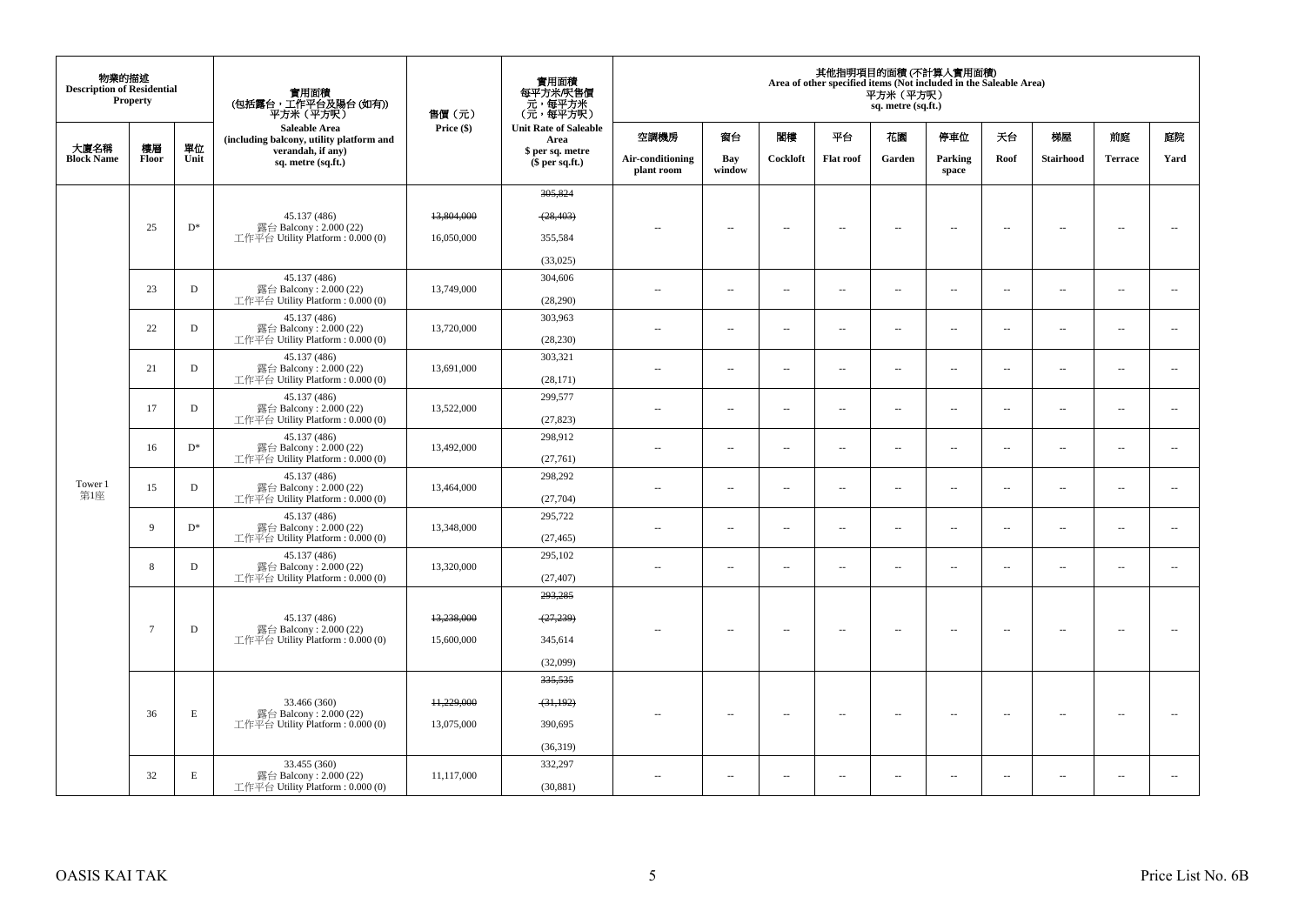| 物業的描述<br><b>Description of Residential</b> | Property        |                | 實用面積<br>(包括露台,工作平台及陽台 (如有))<br>平方米(平方呎)                                      | 售價(元)                    | 實用面積<br>每平方米/呎售價<br>元,每平方米<br>(元,每平方呎)      |                                |                          |          |                          | 平方米 (平方呎)<br>sq. metre (sq.ft.) | 其他指明項目的面積(不計算入實用面積)<br>Area of other specified items (Not included in the Saleable Area) |                          |                          |                          |                          |
|--------------------------------------------|-----------------|----------------|------------------------------------------------------------------------------|--------------------------|---------------------------------------------|--------------------------------|--------------------------|----------|--------------------------|---------------------------------|------------------------------------------------------------------------------------------|--------------------------|--------------------------|--------------------------|--------------------------|
|                                            |                 |                | Saleable Area<br>(including balcony, utility platform and                    | Price (\$)               | <b>Unit Rate of Saleable</b><br>Area        | 空調機房                           | 窗台                       | 閣樓       | 平台                       | 花園                              | 停車位                                                                                      | 天台                       | 梯屋                       | 前庭                       | 庭院                       |
| 大廈名稱<br><b>Block Name</b>                  | 樓層<br>Floor     | 單位<br>Unit     | verandah, if any)<br>sq. metre (sq.ft.)                                      |                          | \$ per sq. metre<br>\$per sq.ft.)           | Air-conditioning<br>plant room | Bay<br>window            | Cockloft | <b>Flat roof</b>         | Garden                          | Parking<br>space                                                                         | Roof                     | <b>Stairhood</b>         | <b>Terrace</b>           | Yard                     |
|                                            | 23              | E              | 33.455 (360)<br>露台 Balcony: 2.000 (22)<br>工作平台 Utility Platform : $0.000(0)$ | 10,849,000               | 324,286<br>(30, 136)                        | $\overline{a}$                 | $\sim$                   | $\sim$   | $\sim$                   | μ.                              | $\sim$                                                                                   | $\overline{\phantom{a}}$ | $\overline{\phantom{a}}$ | $\sim$                   | $\overline{\phantom{a}}$ |
| Tower 1<br>第1座                             | 16              | E              | 33.455 (360)<br>露台 Balcony: 2.000 (22)<br>工作平台 Utility Platform : $0.000(0)$ | 10,784,000               | 322,343<br>(29,956)                         | $\sim$ $\sim$                  | $\sim$                   | $\sim$   | $\sim$                   | $\sim$                          | $\sim$                                                                                   | $\overline{\phantom{a}}$ | $\sim$                   | $\sim$                   | $\overline{\phantom{a}}$ |
|                                            | 9               | E              | 33.455 (360)<br>露台 Balcony: 2.000 (22)<br>工作平台 Utility Platform: 0.000 (0)   | 10,731,000               | 320,759<br>(29, 808)                        | $\sim$                         | $\sim$                   | $\sim$   | $\sim$                   | $\sim$                          | $\sim$                                                                                   | $\overline{\phantom{a}}$ | $\overline{\phantom{a}}$ | $\sim$                   | $\overline{\phantom{a}}$ |
|                                            | 35              | A              | 45.873 (494)<br>露台 Balcony: 2.000 (22)<br>工作平台 Utility Platform: 0.000 (0)   | 16,115,000               | 351,296<br>(32, 621)                        | $\sim$                         | $\sim$                   | $\sim$   | $\sim$                   | $\sim$                          | $\sim$                                                                                   | $\sim$                   | $\sim$                   | $\sim$                   | $\sim$                   |
|                                            | 25              | $A^*$          | 45.873 (494)<br>露台 Balcony: 2.000 (22)<br>工作平台 Utility Platform : $0.000(0)$ | 15,512,000               | 338,151<br>(31, 401)                        | $\sim$                         | $\overline{a}$           | $\sim$   | $\sim$                   | $\overline{a}$                  | $\sim$                                                                                   | $\overline{\phantom{a}}$ | $\overline{a}$           | $\sim$                   | $\sim$                   |
|                                            | 11              | A              | 45.873 (494)<br>露台 Balcony: 2.000 (22)<br>工作平台 Utility Platform : $0.000(0)$ | 15,115,000               | 329,497<br>(30,597)                         | $\sim$ $-$                     | $\sim$                   | $\sim$   | $\overline{\phantom{a}}$ | μ.                              | $\overline{\phantom{a}}$                                                                 | $\overline{\phantom{a}}$ | $\overline{\phantom{a}}$ | $\overline{\phantom{a}}$ | $\overline{\phantom{a}}$ |
|                                            | 6               | $A^*$          | 45.873 (494)<br>露台 Balcony: 2.000 (22)<br>工作平台 Utility Platform : $0.000(0)$ | 14,809,000<br>17,808,000 | 322,826<br>(29, 978)<br>388,202<br>(36,049) | $-$                            | $\sim$                   | $\sim$   | $\sim$                   | $\sim$                          | $\sim$                                                                                   | $\sim$                   | $\sim$                   | $\overline{\phantom{a}}$ |                          |
| Tower 2<br>第2座                             | 35              | $\overline{B}$ | 50.763 (546)<br>露台 Balcony: 2.000 (22)<br>工作平台 Utility Platform : $0.000(0)$ | 18,759,000               | 369,541<br>(34, 357)                        | $\sim$                         | $\overline{a}$           | $\sim$   | $\sim$                   | $\overline{a}$                  | $\sim$                                                                                   | $\overline{\phantom{a}}$ | $\overline{a}$           | $\sim$                   | $\overline{\phantom{a}}$ |
|                                            | 32              | $\bf{B}$       | 50.763 (546)<br>露台 Balcony: 2.000 (22)<br>工作平台 Utility Platform: 0.000 (0)   | 18,573,000               | 365,877<br>(34,016)                         | $\sim$                         | $\overline{\phantom{a}}$ | $\sim$   | $\overline{\phantom{a}}$ | $\overline{\phantom{a}}$        | $\sim$                                                                                   | $\overline{\phantom{a}}$ | $\overline{a}$           | $\sim$                   | $\overline{\phantom{a}}$ |
|                                            | 27              | $B^*$          | 50.763 (546)<br>露台 Balcony: 2.000 (22)<br>工作平台 Utility Platform : $0.000(0)$ | 18,026,000               | 355,101<br>(33,015)                         | $\sim$                         | $\sim$                   | $\sim$   | $\sim$                   | $\sim$                          | $\sim$                                                                                   | $\overline{\phantom{a}}$ | $\sim$                   | $\sim$                   | $\sim$                   |
|                                            | 12              | $B^*$          | 50.763 (546)<br>露台 Balcony: 2.000 (22)<br>工作平台 Utility Platform: 0.000 (0)   | 17,468,000               | 344,109<br>(31,993)                         | $\sim$ $\sim$                  | $\overline{\phantom{a}}$ | $\sim$   | $\overline{\phantom{a}}$ | $\overline{\phantom{a}}$        | $\sim$                                                                                   | $\overline{\phantom{a}}$ | $\overline{\phantom{a}}$ | $\sim$                   | $\overline{\phantom{a}}$ |
|                                            | $7\phantom{.0}$ | B              | 50.763 (546)<br>露台 Balcony: 2.000 (22)<br>工作平台 Utility Platform : $0.000(0)$ | 17,032,000<br>19,665,000 | 335,520<br>(31, 194)<br>387,388<br>(36,016) | $\sim$ $-$                     | $\overline{\phantom{a}}$ | $\sim$   | $\overline{\phantom{a}}$ | $\overline{\phantom{a}}$        | $\sim$                                                                                   | $\hspace{0.05cm} -$      | $\overline{\phantom{a}}$ | $\overline{\phantom{a}}$ | $\sim$                   |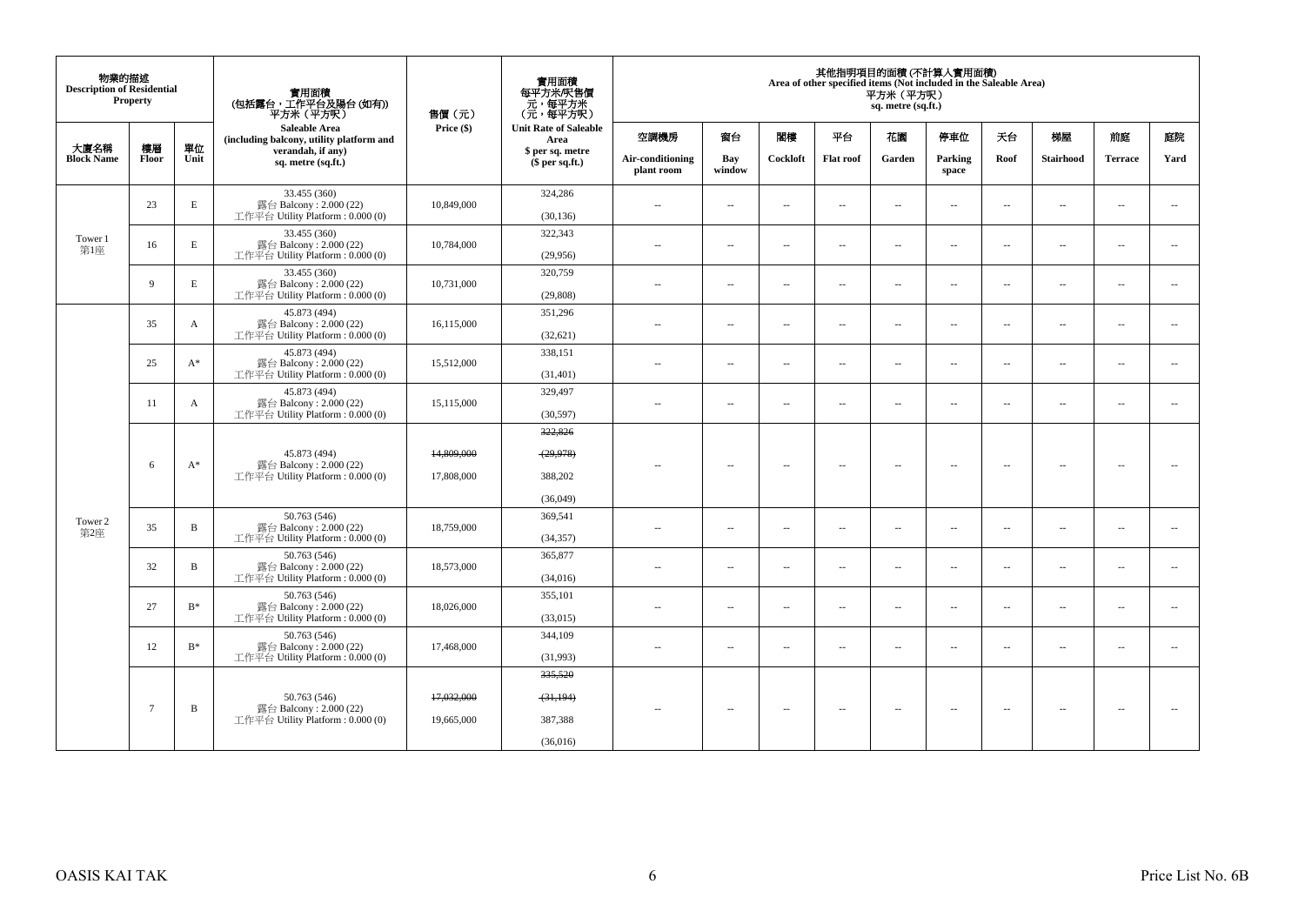| 物業的描述<br><b>Description of Residential</b> | <b>Property</b> |                 | 實用面積<br>(包括露台,工作平台及陽台 (如有))<br>平方米(平方呎)                                      | 售價(元)                  | 實用面積<br>每平方米/呎售價<br>元,每平方米<br>(元,每平方呎) |                                |                          |                          |                          | 平方米 (平方呎)<br>sq. metre (sq.ft.) | 其他指明項目的面積 (不計算入實用面積)<br>Area of other specified items (Not included in the Saleable Area) |                          |                          |                          |        |
|--------------------------------------------|-----------------|-----------------|------------------------------------------------------------------------------|------------------------|----------------------------------------|--------------------------------|--------------------------|--------------------------|--------------------------|---------------------------------|-------------------------------------------------------------------------------------------|--------------------------|--------------------------|--------------------------|--------|
|                                            |                 |                 | <b>Saleable Area</b><br>(including balcony, utility platform and             | Price (\$)             | <b>Unit Rate of Saleable</b><br>Area   | 空調機房                           | 窗台                       | 閣樓                       | 平台                       | 花園                              | 停車位                                                                                       | 天台                       | 梯屋                       | 前庭                       | 庭院     |
| 大廈名稱<br><b>Block Name</b>                  | 樓層<br>Floor     | 單位<br>Unit      | verandah, if any)<br>sq. metre (sq.ft.)                                      |                        | \$ per sq. metre<br>\$per sq.ft.)      | Air-conditioning<br>plant room | Bay<br>window            | Cockloft                 | <b>Flat roof</b>         | Garden                          | Parking<br>space                                                                          | Roof                     | <b>Stairhood</b>         | <b>Terrace</b>           | Yard   |
|                                            |                 |                 |                                                                              |                        | 304,969                                |                                |                          |                          |                          |                                 |                                                                                           |                          |                          |                          |        |
|                                            | 3               | $\, {\bf B}$    | 27.206 (293)<br>露台 Balcony: 2.000 (22)<br>工作平台 Utility Platform : 0.000 (0)  | 8,297,000<br>9,656,000 | (28,317)<br>354,922                    | ц,                             | μ.                       | ٠.                       | $\bar{a}$                | $\sim$                          | $\sim$                                                                                    | $\sim$                   | $\sim$                   | ٠.                       |        |
|                                            |                 |                 |                                                                              |                        |                                        |                                |                          |                          |                          |                                 |                                                                                           |                          |                          |                          |        |
|                                            |                 |                 | 51.768 (557)                                                                 |                        | (32,956)<br>312,896                    |                                |                          |                          |                          |                                 |                                                                                           |                          |                          |                          |        |
|                                            | 35              | D               | 露台 Balcony: 2.000 (22)<br>工作平台 Utility Platform : $0.000(0)$                 | 16,198,000             | (29,081)                               | $-$                            | $\sim$                   | $\sim$                   | $\sim$                   | $\overline{a}$                  | $\sim$                                                                                    | $\sim$                   | $\sim$                   | $\sim$                   |        |
|                                            |                 |                 | 51.768 (557)                                                                 |                        | 307,951                                |                                |                          |                          |                          |                                 |                                                                                           |                          |                          |                          |        |
|                                            | 30              | $D^*$           | 露台 Balcony: $2.000(22)$<br>工作平台 Utility Platform : $0.000(0)$                | 15,942,000             | (28, 621)                              | $\overline{\phantom{a}}$       | $\overline{a}$           | $\sim$                   | $\overline{\phantom{a}}$ | $\overline{\phantom{a}}$        | $\sim$                                                                                    | $\sim$                   | $\overline{\phantom{a}}$ | $\sim$                   |        |
|                                            | 26              | $D^*$           | 51.768 (557)<br>露台 Balcony: 2.000 (22)                                       | 15,627,000             | 301.866                                | $\sim$ $\sim$                  | $\overline{\phantom{a}}$ | $\sim$                   | $\overline{\phantom{a}}$ | $\overline{\phantom{a}}$        | $\sim$                                                                                    | $\overline{\phantom{a}}$ | $\overline{\phantom{a}}$ | $\sim$                   | $\sim$ |
|                                            |                 |                 | 工作平台 Utility Platform: 0.000 (0)                                             |                        | (28,056)                               |                                |                          |                          |                          |                                 |                                                                                           |                          |                          |                          |        |
|                                            |                 |                 |                                                                              |                        | 299,355                                |                                |                          |                          |                          |                                 |                                                                                           |                          |                          |                          |        |
|                                            | 22              | $\mathbf D$     | 51.768 (557)<br>露台 Balcony: 2.000 (22)                                       | 15,497,000             | (27, 822)                              |                                | $\overline{a}$           | $\sim$                   | $\overline{\phantom{a}}$ | $\overline{\phantom{a}}$        | $\sim$                                                                                    | $\sim$                   | $\sim$                   | $\sim$                   |        |
|                                            |                 |                 | 工作平台 Utility Platform : $0.000(0)$                                           | 18,120,000             | 350,023                                |                                |                          |                          |                          |                                 |                                                                                           |                          |                          |                          |        |
| Tower 2<br>第2座                             |                 |                 |                                                                              |                        | (32, 531)                              |                                |                          |                          |                          |                                 |                                                                                           |                          |                          |                          |        |
|                                            | 12              | D               | 51.768 (557)<br>露台 Balcony: 2.000 (22)<br>工作平台 Utility Platform: 0.000 (0)   | 15.292,000             | 295,395<br>(27, 454)                   | $\sim$                         | $\ddot{\phantom{a}}$     | $\sim$                   | $\sim$                   | $\overline{\phantom{a}}$        | $\sim$                                                                                    | $\sim$                   | $\overline{\phantom{a}}$ | $\sim$                   |        |
|                                            |                 |                 | 51.768 (557)                                                                 |                        | 291,898                                |                                |                          |                          |                          |                                 |                                                                                           |                          |                          |                          |        |
|                                            | 6               | D               | 露台 Balcony: 2.000 (22)<br>工作平台 Utility Platform : $0.000(0)$                 | 15,111,000             | (27, 129)                              | $\sim$                         | $\overline{a}$           | $\sim$                   | $\sim$                   | $\overline{a}$                  | $\sim$                                                                                    | $\sim$                   | $\sim$                   | $\sim$                   |        |
|                                            | 35              | $\mathcal{E}^*$ | 41.894 (451)<br>露台 Balcony: 2.000 (22)                                       | 12,834,000             | 306,345                                | $\sim$ $\sim$                  |                          | $\overline{\phantom{a}}$ | $\overline{\phantom{a}}$ |                                 | $\overline{\phantom{a}}$                                                                  |                          | $\overline{\phantom{a}}$ | $\sim$                   | $\sim$ |
|                                            |                 |                 | 工作平台 Utility Platform : $0.000(0)$                                           |                        | (28, 457)                              |                                | $\overline{\phantom{a}}$ |                          |                          | $\overline{\phantom{a}}$        |                                                                                           | $\overline{\phantom{a}}$ |                          |                          |        |
|                                            | 31              | $\mathbf{E}^*$  | 41.894 (451)<br>露台 Balcony: 2.000 (22)                                       | 12,706,000             | 303,289                                | $\sim$                         | $\sim$                   | $\sim$                   | $\sim$                   | $\sim$                          | $\sim$                                                                                    | $\sim$                   | $\sim$                   | $\sim$                   |        |
|                                            |                 |                 | 工作平台 Utility Platform: 0.000 (0)                                             |                        | (28, 173)                              |                                |                          |                          |                          |                                 |                                                                                           |                          |                          |                          |        |
|                                            | 28              | $\mathcal{E}^*$ | 41.894 (451)<br>露台 Balcony: 2.000 (22)<br>工作平台 Utility Platform : $0.000(0)$ | 12,555,000             | 299,685<br>(27, 838)                   | ٠.                             | $\overline{\phantom{a}}$ | $\overline{\phantom{a}}$ | $\overline{\phantom{a}}$ | $\overline{\phantom{a}}$        | $\overline{\phantom{a}}$                                                                  | $\overline{\phantom{a}}$ | $\overline{\phantom{a}}$ | $\overline{\phantom{a}}$ | $\sim$ |
|                                            |                 |                 | 41.894 (451)                                                                 |                        | 289,063                                |                                |                          |                          |                          |                                 |                                                                                           |                          |                          |                          |        |
|                                            | 18              | E               | 露台 Balcony: 2.000 (22)<br>工作平台 Utility Platform : $0.000(0)$                 | 12,110,000             | (26, 851)                              | $\sim$                         | $\overline{\phantom{a}}$ | $\sim$                   | $\overline{\phantom{a}}$ | $\overline{\phantom{a}}$        | $\sim$                                                                                    | $\overline{\phantom{a}}$ | $\overline{\phantom{a}}$ | $\sim$                   |        |
|                                            |                 |                 | 41.894 (451)                                                                 |                        | 283,095                                |                                |                          |                          |                          |                                 |                                                                                           |                          |                          |                          |        |
|                                            | 9               | E               | 露台 Balcony: 2.000 (22)<br>工作平台 Utility Platform : $0.000(0)$                 | 11,860,000             | (26, 297)                              | $\sim$                         | $\overline{\phantom{a}}$ | $\overline{\phantom{a}}$ | $\overline{\phantom{a}}$ | $\overline{\phantom{a}}$        | $\overline{\phantom{a}}$                                                                  | $\sim$                   | $\overline{\phantom{a}}$ | $\overline{\phantom{a}}$ |        |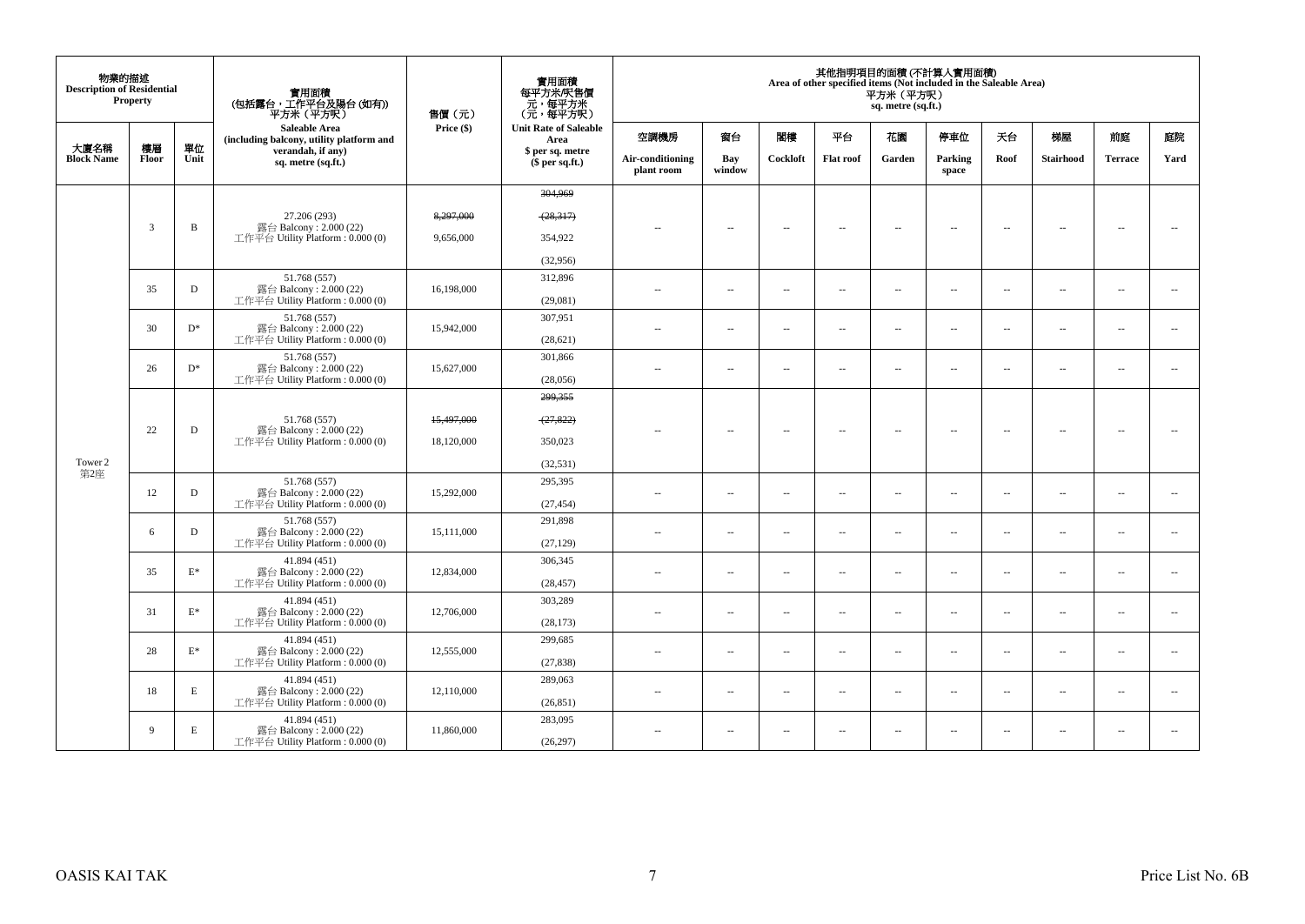## 第三部份:其他資料 **Part 3: Other Information**

- (1) 準買家應參閱發展項目的售樓說明書,以了解該項目的資料。 Prospective purchasers are advised to refer to the sales brochure for the development for information on the development.
- (2) 根據《一手住宅物業銷售條例》第52(1)條及第53(2)及(3)條, According to sections 52(1) and 53(2) and (3) of the Residential Properties (First-hand Sales) Ordinance, –

第52(1)條 / Section 52(1)

在某人就指明住宅物業與擁有人訂立臨時買賣合約時,該人須向擁有人支付售價的5%的臨時訂金。 A preliminary deposit of 5% of the purchase price is payable by a person to the owner on entering into a preliminary agreement for sale and purchase in respect of the specified residential property with the owner.

#### 第53(2)條 / Section 53(2)

如某人於某日期訂立臨時買賣合約,並於該日期後的5 個工作日內,就有關住宅物業簽立買賣合約,則擁有人必須在該日期後的 8 個工作日内,簽立該買賣合約。 If a person executes an agreement for sale and purchase in respect of the residential property within 5 working days after the date on which the person enters into the preliminary agreement for sale and purchase, the owner date.

#### 第53(3)條 / Section 53(3)

如某人於某日期訂立臨時買賣合約時,但沒有於該日期後的5 個工作日內,就有關住宅物業簽立買賣合約,則 – (i) 該臨時合約即告終止;(ii) 有關的臨時訂金即予沒收;及 (iii) 擁有人不得就該人沒有簽立買賣合約而針對該人提出進一步申索。 If a person does not execute an agreement for sale and purchase in respect of the residential property within 5 working days after the date on which the person enters into the preliminary agreement for sale and purchase-(i) the preliminary agreement is terminated;(ii) the preliminary deposit is forfeited; and (iii) the owner does not have any further claim against the person for the failure.

(3) 實用面積及屬該住宅物業其他指明項目的面積是按《一手住宅物業銷售條例》第8條及附表二第2部的計算得出的。

The saleable area and area of other specified items of the residential property are calculated in accordance with section 8 and Part 2 of Schedule 2 to the Residential Properties (First-hand Sales) Ordinance.

(4)(i) 註:在第(4)段中,『售價』指本價單第二部份中所列之住宅物業的售價,而『成交金額』指臨時買賣合約中訂明的住宅物業的實際金額。因應不同支付條款及/或折扣按售價計算得出之價目,皆以進位到最接近的千位數作為成交金額。 Note In paragraph (4) "Price" means the precidential price of the residential price of the residential price is and "transaction price" means the actual price is and "transaction price" means the actual price is and "trans payment and/or applicable discounts on the Price will be rounded up to the nearest thousand to determine the transaction price.

買方於簽署臨時買賣合約時須繳付相等於成交金額 5%之金額作為臨時訂金,其中港幣\$100,000 之部分臨時訂金必須以銀行本票支付,臨時訂金的餘額可以支票支付,本票及支票抬頭請寫「貝克.麥堅時律師事務所」。 Upon signing of the Preliminary Agreement for Sale and Purchase, the Purchaser shall pay the Preliminary Deposit which is equivalent to 5% of the transaction price. HK\$100,000 being part of the Prelimiary Deposit must be p paid by cheque(s). The cashier order(s) and cheque(s) should be made payable to "BAKER & MCKENZIE".

#### 支付條款 **Terms of Payment**

- **(A) 120** 天現金優惠付款計劃 **120-day Cash Payment Plan (**照售價減**4%) (4% discount from the Price)**
- (1) 買方須於簽署臨時買賣合約(「臨時合約」)時繳付相等於成交金額5%作為臨時訂金。買方須於簽署臨時合約後5個工作日內簽署正式買賣合約(「正式合約」)。 The Purchaser(s) shall pay the preliminary deposit equivalent to 5% of the transaction price upon signing of the preliminary Agreement for Sale and Purchase ("PASP"). The formal Agreement for Sale & Purchase ("ASP") shall signing of the PASP.
- (2) 成交金額 95%即成交金額之餘款於買方簽署臨時合約後 120 天內由買方繳付或於完成交易時付清,以較早者為準。 95% of the transaction price being balance of the transaction price shall be paid by the Purchaser(s) within 120 days after signing of the PASP or upon completion, whichever is the earlier.
- **(A1) 120** 天二按貸款付款計劃 **120-day Second Mortgage Loan Payment Plan (**照售價減**3%) (3% discount from the Price)** (1) 買方須於簽署臨時買賣合約(「臨時合約」)時繳付相等於成交金額5%作為臨時訂金。買方須於簽署臨時合約後5個工作日內簽署正式買賣合約(「正式合約」)。 **(**只適用於購買本價單上設 **" \* "** 的指明住宅物業的買方 **Only applicable to a purchaser who purchases the specified residential property(ies) marked with a " \* " in this price list.)**
- The Purchaser(s) shall pay the preliminary deposit equivalent to 5% of the transaction price upon signing of the preliminary Agreement for Sale and Purchase ("PASP"). The formal Agreement for Sale & Purchase ("ASP") shall signing of the PASP.
- (2) 成交金額 95%即成交金額之餘款於買方簽署臨時合約後 120 天內由買方繳付或於完成交易時付清,以較早者為準。 95% of the transaction price being balance of the transaction price shall be paid by the Purchaser(s) within 120 days after signing of the PASP or upon completion, whichever is the earlier.

#### **(B)** 靈活首置 **180** 天現金優惠付款計劃 **Flexi First-time Home Owner 180-day Cash Payment Plan (**照售價減**3%) (3% discount from the Price)**

- (1) 買方須於簽署臨時買賣合約(「臨時合約」)時繳付相等於成交金額5%作為臨時訂金。買方須於簽署臨時合約後5個工作日內簽署正式買賣合約(「正式合約」)。 The Purchaser(s) shall pay the preliminary deposit equivalent to 5% of the transaction price upon signing of the preliminary Agreement for Sale and Purchase ("PASP"). The formal Agreement for Sale & Purchase ("ASP") shall signing of the PASP.
- (2) 買方簽署臨時合約後 30 天內再付成交金額 1%。
- 1% of the transaction price shall be paid by the Purchaser(s) within 30 days after signing of the PASP.
- (3) 買方簽署臨時合約後 60 天內再付成交金額 1%。
- 1% of the transaction price shall be paid by the Purchaser(s) within 60 days after signing of the PASP.
- (4) 買方簽署臨時合約後 90 天內再付成交金額 1%。
- 1% of the transaction price shall be paid by the Purchaser(s) within 90 days after signing of the PASP. (5) 買方簽署臨時合約後 120 天內再付成交金額 1%。
- 1% of the transaction price shall be paid by the Purchaser(s) within 120 days after signing of the PASP. (6) 買方簽署臨時合約後 150 天內再付成交金額 1%。
- 1% of the transaction price shall be paid by the Purchaser(s) within 150 days after signing of the PASP.
- (7) 成交金額 90%即成交金額之餘款於買方簽署臨時合約後 180 天內由買方繳付或於完成交易時付清,以較早者為準。
- 90% of the transaction price being balance of the transaction price shall be paid by the Purchaser(s) within 180 days after signing of the PASP or upon completion, whichever is the earlier.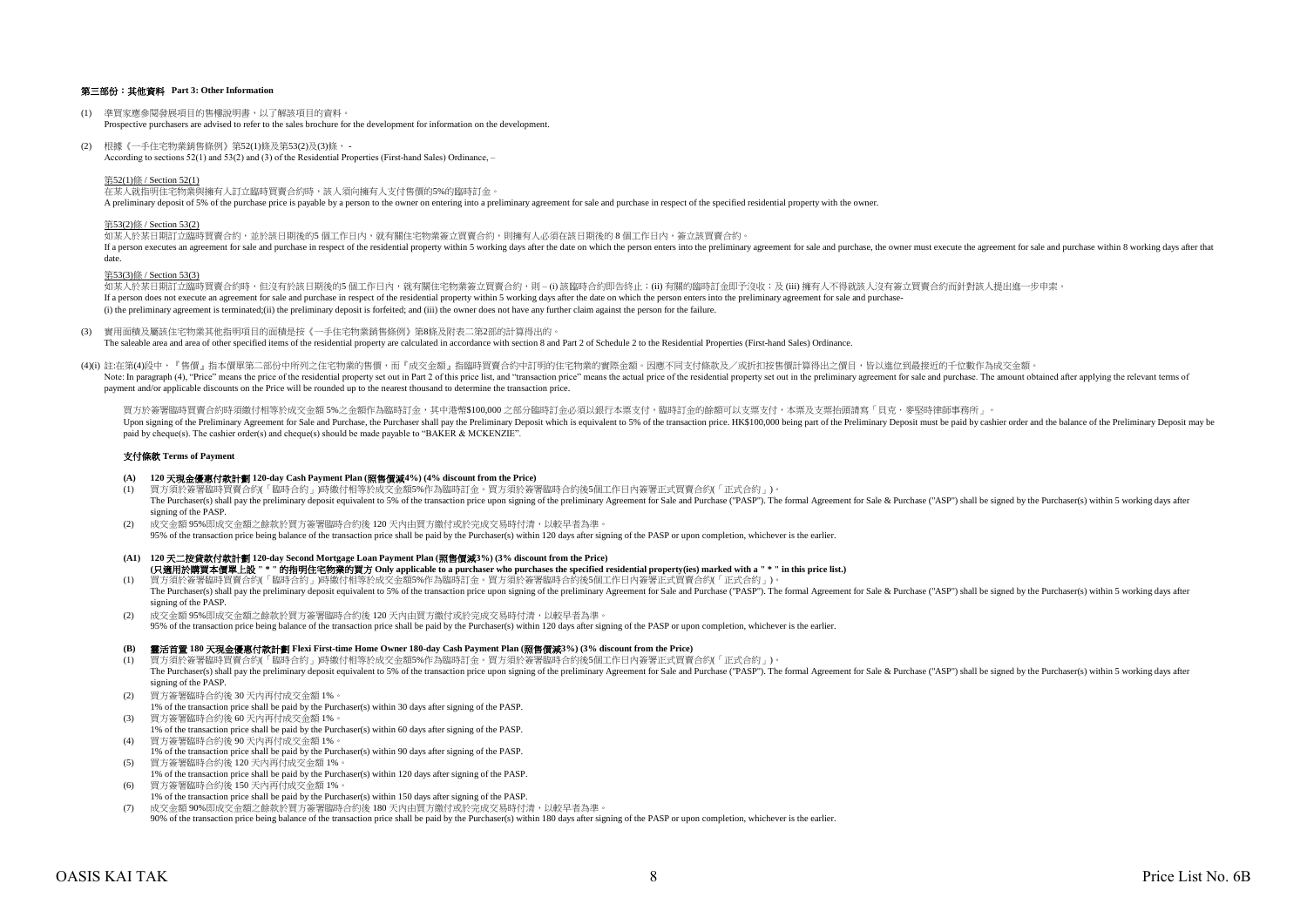# **(C) Grand Oasis** 優越 **180** 天現金付款計劃 **Grand Oasis Supreme 180-day Cash Payment Plan (**照售價減**3%) (3% discount from the Price)**

- 買方須於簽署臨時買賣合約(「臨時合約」)時繳付相等於成交金額5%作為臨時訂金。買方須於簽署臨時合約後5個工作日内簽署正式買賣合約(「正式合約」)。 The Purchaser(s) shall pay the preliminary deposit equivalent to 5% of the transaction price upon signing of the preliminary Agreement for Sale and Purchase ("PASP"). The formal Agreement for Sale & Purchase ("ASP") shall signing of the PASP.
- (2) 買方簽署臨時合約後 30 天內再付成交金額 5%。
- 5% of the transaction price shall be paid by the Purchaser(s) within 30 days after signing of the PASP.
- (3) 買方簽署臨時合約後 120 天內再付成交金額 5%。 5% of the transaction price shall be paid by the Purchaser(s) within 120 days after signing of the PASP.
- (4) 成交金額 85% 即成交金額之餘款於買方簽署臨時合約後 180 天內由買方繳付或於完成交易時付清,以較早者為準。
- 85% of the transaction price being balance of the transaction price shall be paid by the Purchaser(s) within 180 days after signing of the PASP or upon completion, whichever is the earlier.

#### **(D)** 建築期付款計劃 **Stage Payment Plan (**照售價減**1%) (1% discount from the Price)**

- (1) 買方須於簽署臨時買賣合約(「臨時合約」)時繳付相等於成交金額5%作為臨時訂金。買方須於簽署臨時合約後5個工作日內簽署正式買賣合約(「正式合約」)。 The Purchaser(s) shall pay the preliminary deposit equivalent to 5% of the transaction price upon signing of the preliminary Agreement for Sale and Purchase ("PASP"). The formal Agreement for Sale & Purchase ("ASP") shall signing of the PASP.
- (2) 買方簽署臨時合約後 120 天內再付成交金額 5%。
- 5% of the transaction price shall be paid by the Purchaser(s) within 120 days after signing of the PASP.
- (3) 成交金額 90%即成交金額之餘款於賣方向買方發出書面通知書可將有關物業之業權有效地轉讓予買方的日期起 14 天內付清。
- 90% of the transaction price being balance of the transaction price shall be paid by the Purchaser(s) within 14 days of the date of written notification to the Purchaser(s) that the Vendor is in a position validly to assig

#### **(D1)** 建築期二按貸款付款計劃 **Stage Second Mortgage Loan Payment Plan (**照售價**) (the Price) (**只適用於購買本價單上設 **" \* "** 的指明住宅物業的買方 **Only applicable to a purchaser who purchases the specified residential property(ies) marked with a " \* " in this price list.)**

- (1) 買方須於簽署臨時買賣合約(「臨時合約」)時繳付相等於成交金額5%作為臨時訂金。買方須於簽署臨時合約後5個工作日內簽署正式買賣合約(「正式合約」)。 The Purchaser(s) shall pay the preliminary deposit equivalent to 5% of the transaction price upon signing of the preliminary Agreement for Sale and Purchase ("PASP"). The formal Agreement for Sale & Purchase ("ASP") shall signing of the PASP.
- (2) 買方簽署臨時合約後 120 天內再付成交金額 5%。
- 5% of the transaction price shall be paid by the Purchaser(s) within 120 days after signing of the PASP.
- (3) 成交金額 90%即成交金額之餘款於賣方向買方發出書面通知書可將有關物業之業權有效地轉讓予買方的日期起 14 天內付清。

90% of the transaction price being balance of the transaction price shall be paid by the Purchaser(s) within 14 days of the date of written notification to the Purchaser(s) that the Vendor is in a position validly to assig

#### **(ii)** 售價獲得折扣的基礎 **The basis on which any discount on the Price is made available**

- (a)  $\boxplus$  4(i)
- See 4(i).

#### (b) 「**Club Wheelock**」會員優惠 **Privilege for** 「**Club Wheelock**」**member**

在簽署臨時買賣合約當日,買方如屬「Club Wheelock」會員,可獲1%售價折扣優惠。最少一位個人買方(如買方是以個人名義)或最少一位買方之董事(如買方是以公司名義) 須為「Club Wheelock」會員,方可享此折扣優惠 A 1% discount from the Price would be offered to the Purchaser who is a Club Wheelock member on the date of signing of the preliminary agreement for sale and purchase. At least one individual Purchaser (if the Purchaser is Purchaser is a corporation) should be a Club Wheelock member on the date of signing the preliminary agreement for sale and purchase in order to enjoy the discount offer.

#### (c) 「**Wheelock Living**」 臉書頁面讚好優惠 **"Wheelock Living" Facebook Page Likers' Discount**

凡於簽署臨時買賣合約前讚好"Wheelock Living" 臉書頁面的買家,可獲0.5%售價折扣優惠。 A 0.5% discount from the Price would be offered to a Purchaser who has liked the "Wheelock Living" Facebook Page before signing the Preliminary Agreement for Sale and Purchase.

#### (d) 印花稅優惠 **Stamp Duty Discount**

買方購買本價單中所列之住宅物業可獲8.5%售價折扣優惠。 A 8.5% discount from the Price would be offered to the Purchaser of a residential property listed in this price list.

#### (e) 暑期優惠 **Summer Vacation Purchase Discount**

凡於2018年8月31日(包括當日)或之前簽署臨時買賣合約購買本價單中所列之住宅物業的買家,可獲0.5%售價折扣優惠。 A 0.5% discount from the Price would be offered to a Purchaser who signs the Preliminary Agreement for Sale and Purchase on or before 31 August, 2018 to purchase a residential property listed in this price list.

#### $(f)$ 會德豐有限公司員工置業優惠 **Wheelock and Company Limited Home Purchasing Discount**

如買方(或構成買方之任何人士)屬任何「會德豐合資格人士」,並且沒有委任地產代理就購入住宅物業代其行事,可獲 2.75% 售價折扣優惠。 If the Purchaser (or any person comprising the Purchaser) is a "Qualified Person of Wheelock Group", provided that the Purchaser did not appoint any estate agent to act for him in the purchase of the residential property(i

「會德豐合資格人士」指任何下列公司或其在香港註冊成立之附屬公司之任何董事、員工及其近親(任何個人的配偶、父母、祖父、祖母、外祖父、外祖母、子女、孫、孫女、外孫、外孫女或兄弟姊妹為該個人之「近親」,惟須提供令賣方滿意的有關證明文件以茲證 明有關關係,且賣方對是否存在近親關係保留最終決定權):

"Oualified Person of Wheelock Group" means any director or employee (and his/her close family member (a spouse, parent, grant parent, child, grand child or sibling of a person is a "close family member" of that person Froy the Vendor must be provided to prove the relationship concerned and that the Vendor reserves the final right to decide whether or not such relationship exists)) of any of the following companies or any of its subsidiaries

- 1. 會德豐有限公司 Wheelock and Company Limited 或 or;
- 2. 會德豐地產有限公司 Wheelock Properties Limited 或 or;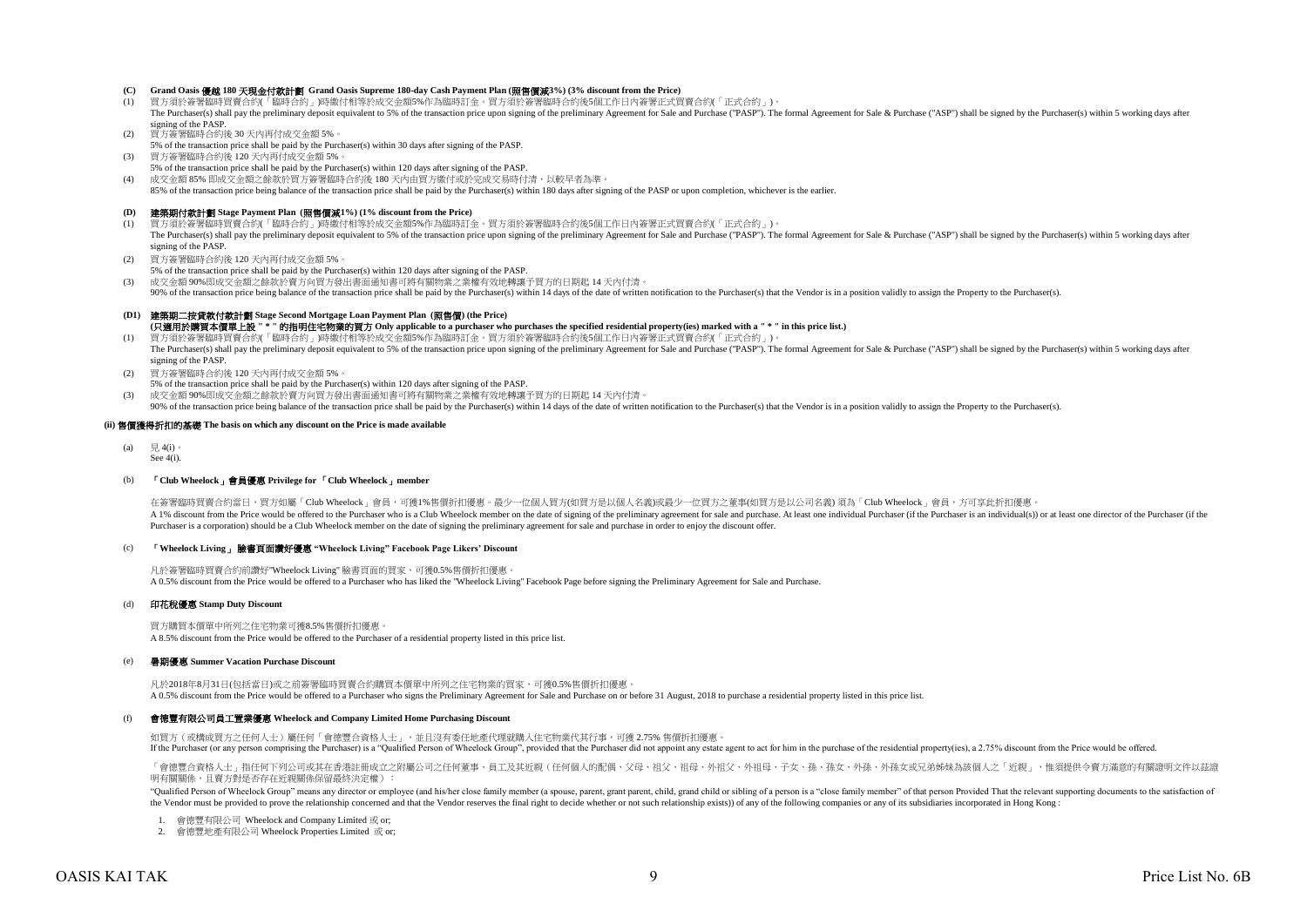- 3. 會德豐地產(香港)有限公司 Wheelock Properties (HK) Limited 或 or;
- 4. 九龍倉集團有限公司 The Wharf (Holdings) Limited 或 or;
- 5. 九龍倉置業地產投資有限公司Wharf Real Estate Investment Company Limited 或 or;
- 6. 夏利文物業管理有限公司 Harriman Property Management Limited 或 or;
- 7. 海港企業有限公司 Harbour Centre Development Limited 或 or;
- 8. 現代貨箱碼頭有限公司 Modern Terminals Limited.

買方在簽署有關的臨時買賣合約前須即場提供令賣方滿意的證據証明其為會德豐合集團合資格人士,賣方就相關買方是否會德豐合集團合資格人士有最終決定權,而賣方之決定為最終及對買方具有約束力。 The Purchaser shall before signing of the relevant preliminary agreement for sale and purchase on the spot provide evidence for proof of being a Qualified Person of Wheelock Group to the satisfaction of the Vendor and in t Vendor's decision shall be final and binding on the Purchaser.

### (iii) 可就識買該發展項目中的指明住宅物業而連帶獲得的任何贈品、財務優惠或利益 Any gift, or any financial advantage or benefit, to be made available in connection with the purchase of a specified residential property in the Development

- (a)  $\quad \nexists. 4(ii)$ 。
- See 4(ii).

## (b) 備用二按貸款 **(**只適用於選擇第**4(i)**段中支付條款**(A1)** 或 **(D1)**之買家**)**

**Standby Second Mortgage Loan (Only applicable to the Purchaser who has selected Terms of Payment (A1) or (D1) in paragraph 4(i))**

買家可向賣方指定的二按財務機構申請備用二按貸款 (「第二按揭貨款」) (賣方或賣方指定的二按財務機構有權隨時停止提供第二按揭貨款而無須另行通知),主要條款如下 : Purchaser can apply for Standby Second Mottgage Loan ("second mottgage loan") from Vendor's designated second mottgage financing company (the Vendor or Vendor's designated second mortgage francing company may stop providin further notice) and on the following terms:-

A) 第二按揭貸款最高金額為成交金額的20% ,惟第一按揭貸款及第二按揭貸款總金額不可超過成交金額的80%。

The maximum second mortgage loan amount shall be 20% of the transaction price, but the total amount of first mortgage loan and second mortgage loan together shall not exceed 80% of the transaction price.

第二按揭貸款首 12個月之按揭利率為香港上海匯豐銀行有限公司不時報價之港元最優惠利率(P)減1% p.a. (P - 1%),第13個月至第24個月為港元最優惠利率(P),其後之按揭利率為港元最優惠利率(P)加1.5% p.a. (P + 1.5%),利率浮動。 最終按揭利率以如此聘用的人指定的二按財務機構最後審批結果為準。

Interest rate of second mortgage loan for the first 12 months shall be Hong Kong Dollar Best Lending Rate (P) quoted from time to time by The Hongkong and Shanghai Banking Corporation Limited minus 1% p.a. (P - 1%), the 13 Rate (P), thereafter at Hong Kong Dollar Best Lending Rate (P) plus 1.5% p.a.  $(P + 1.5\%)$ , subject to fluctuation. The final interest rate will be subject to final approval by the Person so Engaged's designated second mort

- B) 如買方於提款日起計的 36 個月內準時並全數清還第二按揭貸款,賣方指定的二按財務機構將會向買方退還1%之成交金額 。 If the Purchaser shall duly and fully repay the second mortgage loan within 36 months from the date of drawdown of the second mortgage loan, 1% of transaction price will be refunded to the Purchaser by the Vendor's designa
- C) 買方必須於付清成交金額餘額之日起計最少60日前以書面向賣方申請第二按揭貸款。  $\sum_{i=1}^{n}$  Purchaser shall make a written application to the Vendor for a second mortgage loan not less than 60 days before the date of settlement of the balance of the transaction price.
- D) 第二按揭貸款年期最長為 20 年,或相等於第一按揭貸款之年期,以較短者為準。 The maximum tenor of second mortgage loan shall be 20 years or the same tenor of first mortgage loan, whichever is shorter.
- E) 買方須提供足夠文件證明其還款能力,包括但不限於提供足夠文件(如:最近三年之稅單或利得稅繳納通知書及最近六個月有顯示薪金存款或收入之銀行存摺/月結單)證明每月還款(即第一按揭貸款及第二按揭貸款及其他借貸的還款)不超過香 港金融管理局不時訂明的「供款與入息比率」上限。

The Purchaser shall provide sufficient documents to prove his/her repayment ability, including but not limited to providing sufficient documents (for example latest 3 years' Tax Assessment and Demand Note or Profits Tax As book/statements which show salary deposits or income) to prove that the total amount of monthly installment (being the total installment for repayment of first mortgage, second mortgage and any other loan repayment of does Hong Kong Monetary Authority from time to time.

- F) 第一按揭貸款銀行須為賣方所指定及轉介之銀行,買方並須首先得到該銀行書面同意辦理第二按揭貸款。 First mortgagee bank shall be nominated and referred by the Vendor and the Purchaser shall obtain a prior written consent from the first mortgagee bank to apply for a second mortgage loan.
- G) 第一按揭貸款及第二按揭貸款申請需由有關承按機構獨立審批。 First mortgage loan and second mortgage loan shall be processed by the relevant mortgagees independently.
- H) 所有第二按揭貸款之法律文件必須由賣方(或賣方指定的二按財務機構)的指定律師行辦理,買方須支付所有第二按揭貸款相關之律師費及雜費。 All legal documents of the second mortgage shall be handled by the Vendor's (or Vendor's designated second mortgage financing company) designated solicitors and all legal costs and disbursements relating thereto shall be b

I) 第二按揭貸款批出與否及其條款,受制於賣方指定的二按財務機構的絕對最終決定權,與賣方無關,且於任何情況下賣方均無需為此負責。不論貸款獲批與否,買方仍須按買賣合約完成交易及繳付成交金額全數。 The approval or disapproval of the second mortgage loan and terms thereof are subject to the final decision of the Vendor's designated second mortgage financing company and are not related to the Vendor (which shall under the loan is granted or not, the Purchaser shall complete the sale and purchase in accordance with the agreement of sale and purchase and pay the full transaction price.

- J) 第二按揭貨款受賣方指定的二按財務機構所定的其他條款及細則約束。 The second mortgage loan is subject to other terms and conditions as determined by the Vendor's designated second mortgage financing company.
- K) 買方需就申請第二按揭貸款繳交港幣\$5,000不可退還的申請手續費。 A non-refundable application fee of HK\$5,000 for the second mortgage loan will be payable by the Purchaser.
- L) 第二按揭貸款只限個人買方申請。 Only individual Purchaser(s) are eligible to apply for the second mortgage loan.